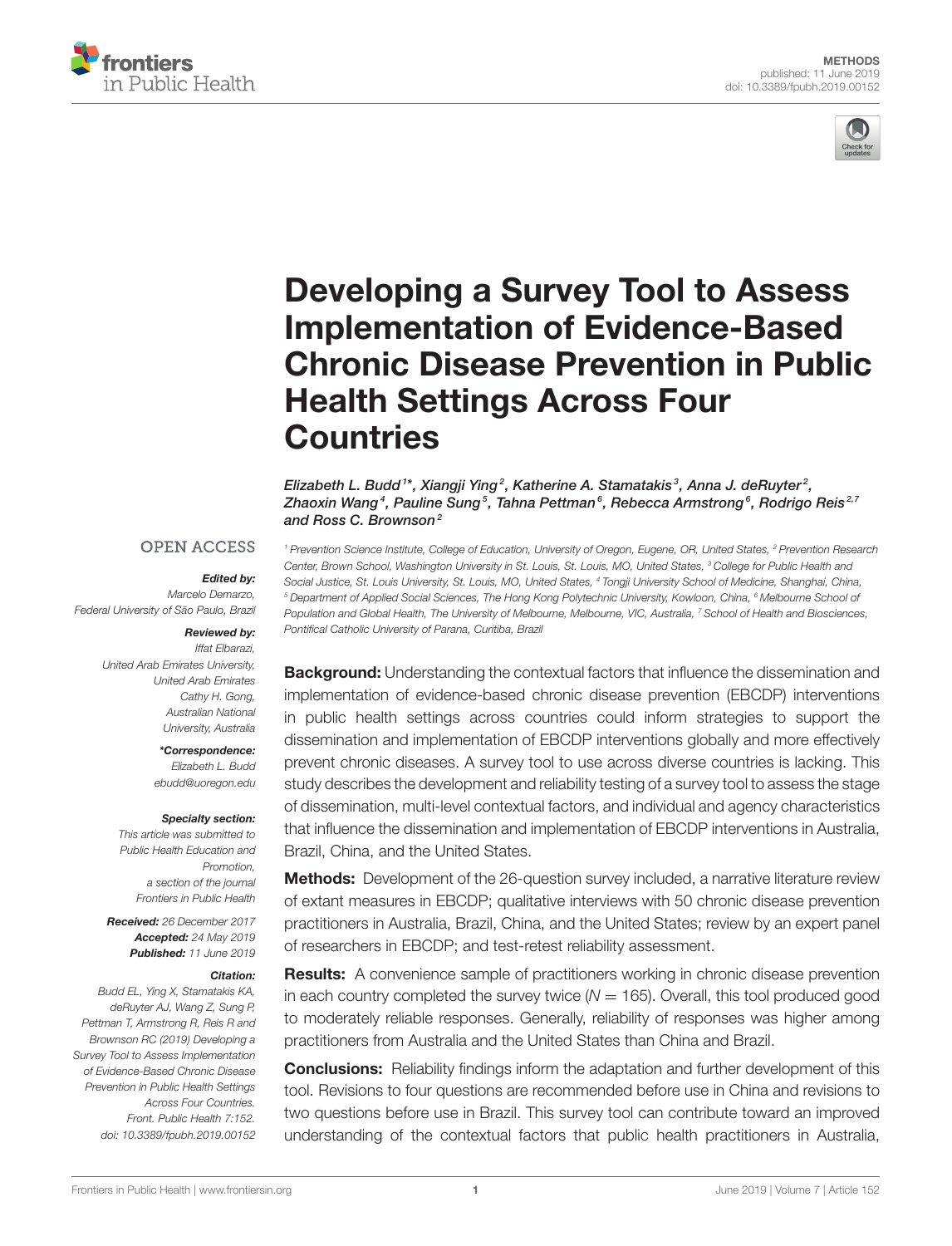Brazil, China, and the United States face in their daily chronic disease prevention work related to the dissemination and implementation of EBCDP interventions. This understanding is necessary for the creation of multi-level strategies and policies that promote evidence-based decision-making and effective prevention of chronic diseases on a more global scale.

Keywords: chronic disease, reliability, evidence-based practice, implementation, international health

### INTRODUCTION

Chronic diseases are a threat to global health, in developed and developing countries alike, accounting for 60% of deaths worldwide [\(1\)](#page-14-0). The medical costs and loss of productivity related to chronic diseases are a great financial burden to individuals and economies [\(1\)](#page-14-0). Evidence-based chronic disease prevention (EBCDP) interventions are effective tools for preventing chronic diseases [\(2\)](#page-14-1). However, studies among U.S. and European public health practitioners indicate that only 56–64% of chronic disease prevention interventions currently in use are evidencebased [\(3,](#page-14-2) [4\)](#page-14-3), while estimates of use of EBCDP interventions in lower and middle income countries are unknown. Studies in Australia and the United States have identified multilevel contextual factors that influence the dissemination and implementation (D&I) of EBCDP interventions. Examples of these contextual factors include individual- and agency-level capacity characterized by the training, structure, material and human resources at hand that hinder or facilitate the use of EBCDP interventions [\(2,](#page-14-1) [5](#page-14-4)[–7\)](#page-14-5). Additional work has addressed some of the contextual barriers by training practitioners on the evidence-based decision-making process, specifically clarifying the reasons for selecting EBCDP interventions and outlining how to find the interventions and resources to support effective implementation and quality improvement [\(3,](#page-14-2) [4,](#page-14-3) [7\)](#page-14-5). These studies report increases in the D&I of EBCDP interventions among practitioners who attended the trainings. Research on Canadian public health departments has identified tailored messaging as an effective method for promoting the D&I of evidence-based interventions [\(8\)](#page-14-6), and examined the pathways through which evidence is shared through organizational systems [\(9\)](#page-14-7). These contextually specific findings inform next steps in addressing barriers and promoting evidence-based decision-making across the Canada. Little is known about these contextual factors that influence the D&I of EBCDP interventions in developing countries, nor the similarities and differences of contextual factors across countries. Several studies call for global strategies to improve the D&I of EBCDP interventions in order to more effectively reduce chronic diseases around the world [\(10–](#page-14-8)[12\)](#page-14-9). Reviews of measures used to assess the contextual factors that influence the D&I of EBCDP interventions highlight a lack of psychometric testing of the existing measures and room for improvement among those that have been tested [\(13–](#page-14-10)[15\)](#page-14-11). To assess cross-country contextual factors and inform globallyfocused recommendations for facilitating the D&I of EBCDP interventions, a single survey tool that can be used across multiple, diverse countries is needed.

This study provides a detailed overview of the development and test-retest reliability of a survey tool to measure the stage of dissemination, multi-level contextual factors, and individual and agency characteristics that influence the D&I of EBCDP interventions in Australia, Brazil, China, and the United States. These countries were chosen for several reasons including, their leadership in distinct regions of the world [\(16](#page-14-12)[–20\)](#page-14-13), differences on contextual variables of interest (e.g., sociocultural, political/economic) [\(21\)](#page-14-14), and high prevalence of chronic diseases [\(22\)](#page-14-15). The World Health Organization reports from 2014 showed that the large majority of deaths in each of the four countries was due to chronic diseases (91% in Australia, 88% in the United States, 87% in China, and 74% in Brazil) [\(22\)](#page-14-15). Further, based on the few studies of the D&I of EBCDP from Brazil and China [\(23,](#page-14-16) [24\)](#page-14-17), compared with the many from Australia and the United States [\(25–](#page-14-18)[29\)](#page-15-0), Brazil, and China were selected as countries likely in earlier stages of dissemination of EBCDP than Australia and the United States.

### MATERIALS AND METHODS

### Survey Tool Development

Development of the 26-question survey occurred in several stages. First, a guiding framework was developed based on previous work [\(30,](#page-15-1) [31\)](#page-15-2) of the research team (see **[Figure 1](#page-2-0)**). This framework informed subsequent stages of survey tool development, ensuring that qualitative interview questions and initial survey drafts were literature-based and comprehensive from the outset.

Second, a narrative literature review of extant measures in EBCDP was carried out in order to identify relevant questions and gaps in the D&I of EBCDP literature [\(2,](#page-14-1) [6,](#page-14-19) [31–](#page-15-2)[35\)](#page-15-3). Third, between February and July 2015 semi-structured interviews of public health practitioners in Australia ( $n = 13$ ), Brazil  $(n = 9)$ , China  $(n = 16)$ , and the United States  $(n = 12)$  were conducted by trained researchers. Practitioners were identified through purposive sampling based on their employment at agencies responsible for the prevention of chronic disease in each country, including community health services, regional health departments, and non-government organizations (Australia); the ministry of health and local health departments (Brazil); hospitals, community health centers, and the Centers for Disease Control and Prevention (China); and local health departments (United States). The interviews were performed in English, Chinese, or Portuguese, audio recorded, transcribed, translated to English by two bi-lingual research team members ( $n = 25$ )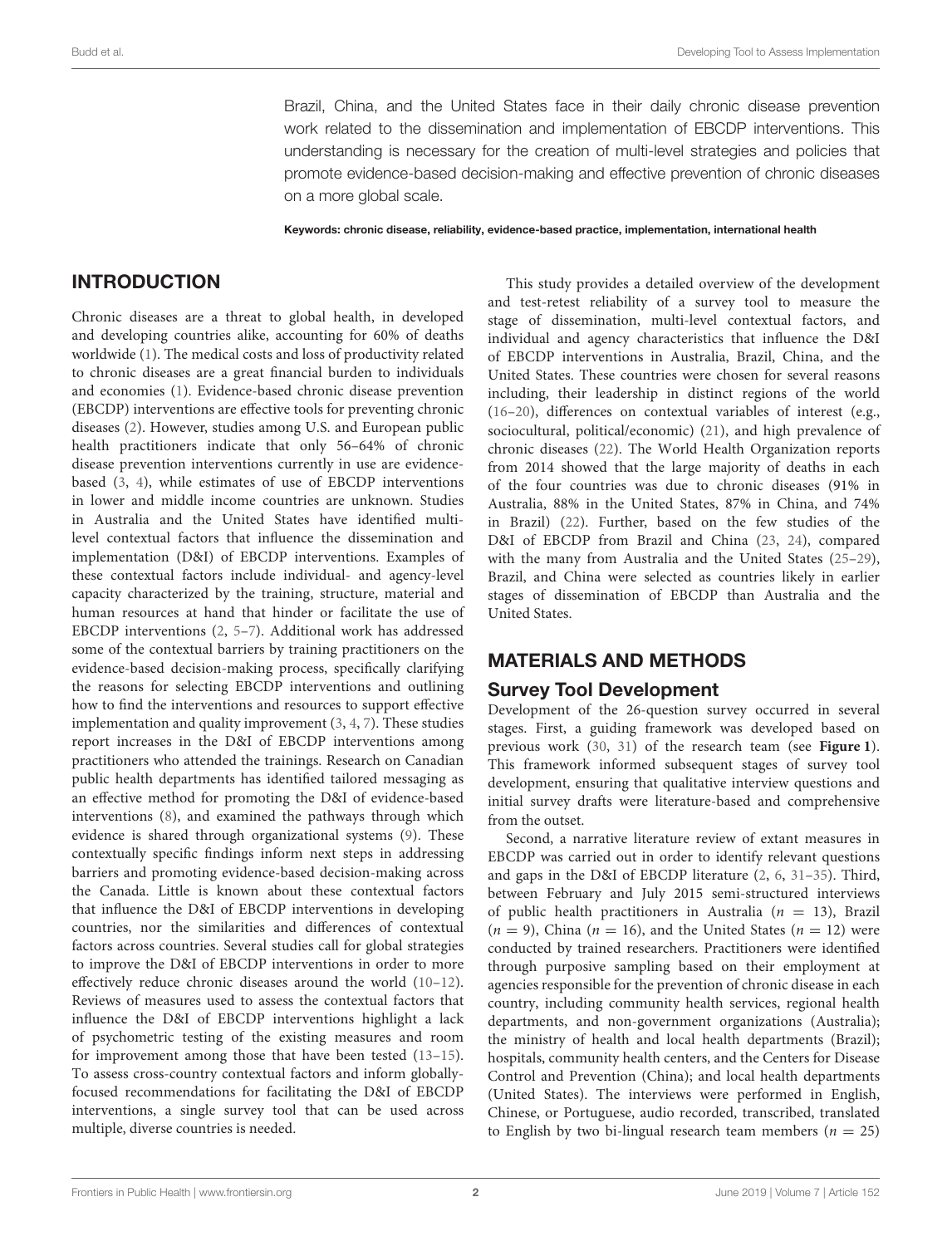

<span id="page-2-0"></span>when appropriate, and analyzed using deductive, hierarchical coding in NVivo version 10.

Forth, drafts of the survey underwent expert review by 13 chronic disease prevention researchers and were translated forward and backward to Chinese and Portuguese from English. Survey questions were organized into one of the five stages of dissemination or as multi-level contextual factors seen in **[Figure 1](#page-2-0)**. Individual and agency characteristics were also included. Seven response items were deemed non-applicable or inappropriate for China contexts, but were included in the survey for the other three countries. These response items and the resulting tool can be found in **[Table 1](#page-3-0)**.

Fifth, research team members in each country recruited public health practitioners working in chronic disease prevention, primarily on the local and regional levels, in each of the four countries to complete the survey. Samples of practitioners from various regions of each country were identified through national databases and networks of chronic disease prevention practitioners between November 2015 and April 2016. Public health systems across countries varied so much that there was no equivalent sampling method that worked for all four countries. In the United States, a stratified (by region) random sample of chronic disease prevention practitioners from a national database received up to three emails and two follow-up telephone calls requesting participation in the electronic survey (58% response rate). In Australia, up to two emails requesting participation in the electronic survey were sent to all chronic disease practitioners in a national registry (18% response rate). In Brazil, the same protocol as was followed in the United States was used, but with an additional follow-up telephone call (46% response rate). In China, a convenience sample of practitioners working within a network of community hospitals received one email and one follow-up telephone call requesting participation in the electronic survey (87% response rate). All surveys were delivered by an email embedded link and completed electronically. Upon completion of the survey, all respondents were asked to retake the survey two to three weeks later for test-retest reliability testing purposes. This process was repeated until each respondent to the survey had been contacted twice, requesting them to retake the survey. Calculating Cohen's kappa and Intraclass correlation coefficients (ICC) ranging from 0.50 to 0.70 require a sample size of 25–50 test-retest pairs, respectively [\(38\)](#page-15-4), thus 25 pairs were the minimum, but 50 pairs were the goal. During data collection, political events in Brazil affected the work lives of many Brazilian chronic disease practitioners and made recruitment of Brazilian practitioners extraordinarily difficult [\(39,](#page-15-5) [40\)](#page-15-6). The data collection period was extended for research team investigators in Brazil in order to reach the minimum sample size.

This study was carried out in accordance with the committee responsible for human experimentation (institutional and national) and with the World Medical Association's Declaration of Helsinki with informed consent from all subjects. After reading the electronic informed consent document, subjects indicated their consent by selecting a radial button at the bottom of the informed consent document that read, "I consent to participate in this research study." Additional written documentation of consent was waived and the protocol was approved by The University of Melbourne Human Ethics Committee, Pontifica Universidade Catolica do Parana Research Ethics Committee, The Hong Kong Polytechnic University Human Ethics Committee of the Faculty of Health and Social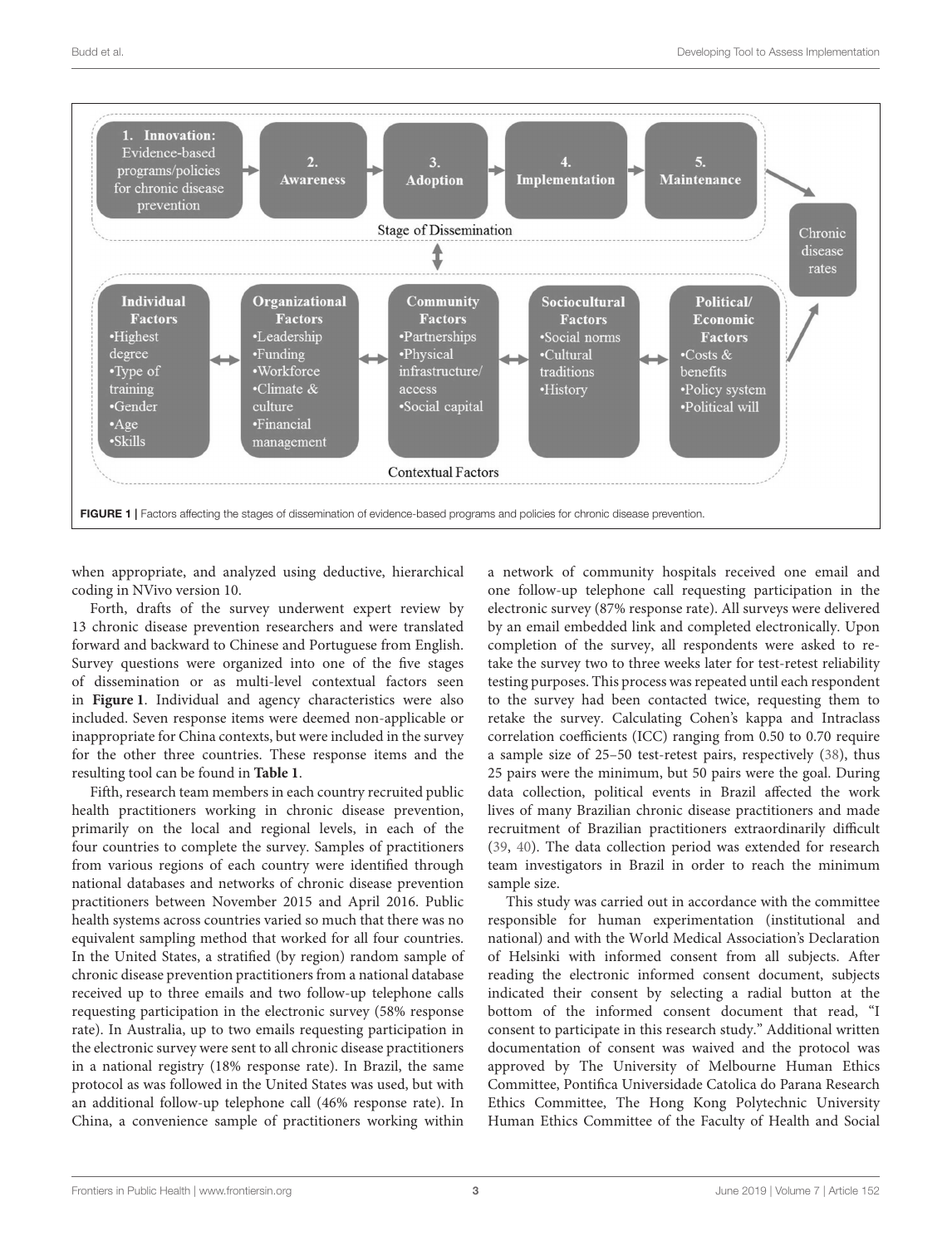<span id="page-3-0"></span>TABLE 1 | Factors influencing the dissemination and implementation of evidence-based chronic disease prevention across four countries: a survey tool.

| Questions | <b>Response options</b> |
|-----------|-------------------------|
|           |                         |

#### Awareness

- Evidence-based public health is defined as: "the process of integrating science-based interventions with community preferences to improve the health of populations" [\(36\)](#page-15-7).
- 1. With this definition in mind, how knowledgeable are you with evidence-based processes? (select one)

#### Adoption

Definition: Evidence-based interventions are those that several studies have found to be effective at preventing chronic disease. Repositories are collections of evidence-based interventions (e.g., Guide to Community Preventive Services) (US), Health-Evidence.org (Australia), Cochrane Collaboration (US, Australia).

2. I have used repositories to find evidence-based interventions: (select one)

3. Staff at my agency use repositories of evidence-based interventions: (select one)

4. When you make decisions about such things as program planning and implementation, policy development, or funding, which of the following are important to you? (select the top three)

5. What avenues do you use to learn about the current study findings on evidence-based chronic disease prevention interventions? (select all that apply)

7. Approximately what percentage of programs supported by your agency would you

8. As you think about the future, what is one thing you would change to help you implement evidence-based chronic disease prevention interventions?

- Not at all knowledgeable
- Slightly knowledgeable
- Somewhat knowledgeable
- Moderately knowledgeable
- Extremely knowledgeable
- In none of my programmatic areas
- In a few of my programmatic areas
- In many of my programmatic areas
- In all of my programmatic areas
- In none of my programmatic areas
- In a few of my programmatic areas
- In many of my programmatic areas
- In all of my programmatic areas
- Support from leadership at my agency
- Support from elected officials
- Support from community partnerships
- Recommendations from the funding agency
- Colleagues are using the intervention
- Available resources (program dollars and staff)
- How easy the intervention or policy is to implement
- Evidence regarding the effectiveness of the intervention
- Health planning tools (e.g., MAPP or Health People 2010)
- Relevance of the intervention to the population of interest
- Seriousness of the health problem
- Other, please specify
- Not applicable
- Academic journals
- Conferences
- Email alerts
- Evidence-based repositories
- Facebook
- $\bullet$  Funders<sup>a</sup>
- Government agency staff
- Government reports
- Internet search engines
- Listservs/Newsletters/Online forums
- Media campaigns/Media interviews
- Networks
- Partnerships (e.g., with universities, health departments, professional associations)
- Policy briefs<sup>a</sup>
- Press releases
- $\bullet$  Stakeholders<sup>a</sup>
- Technical assistance/Data liaison
- Trainings/Workshops/Meetings within my agency
- Webinars
- Other, please specify \_
- None

6. For which avenues would you like additional access? (select all that apply) Same responses as #13

Fill in the blank 0–100%

Fill in the blank

(Continued)

Implementation

say are evidence-based?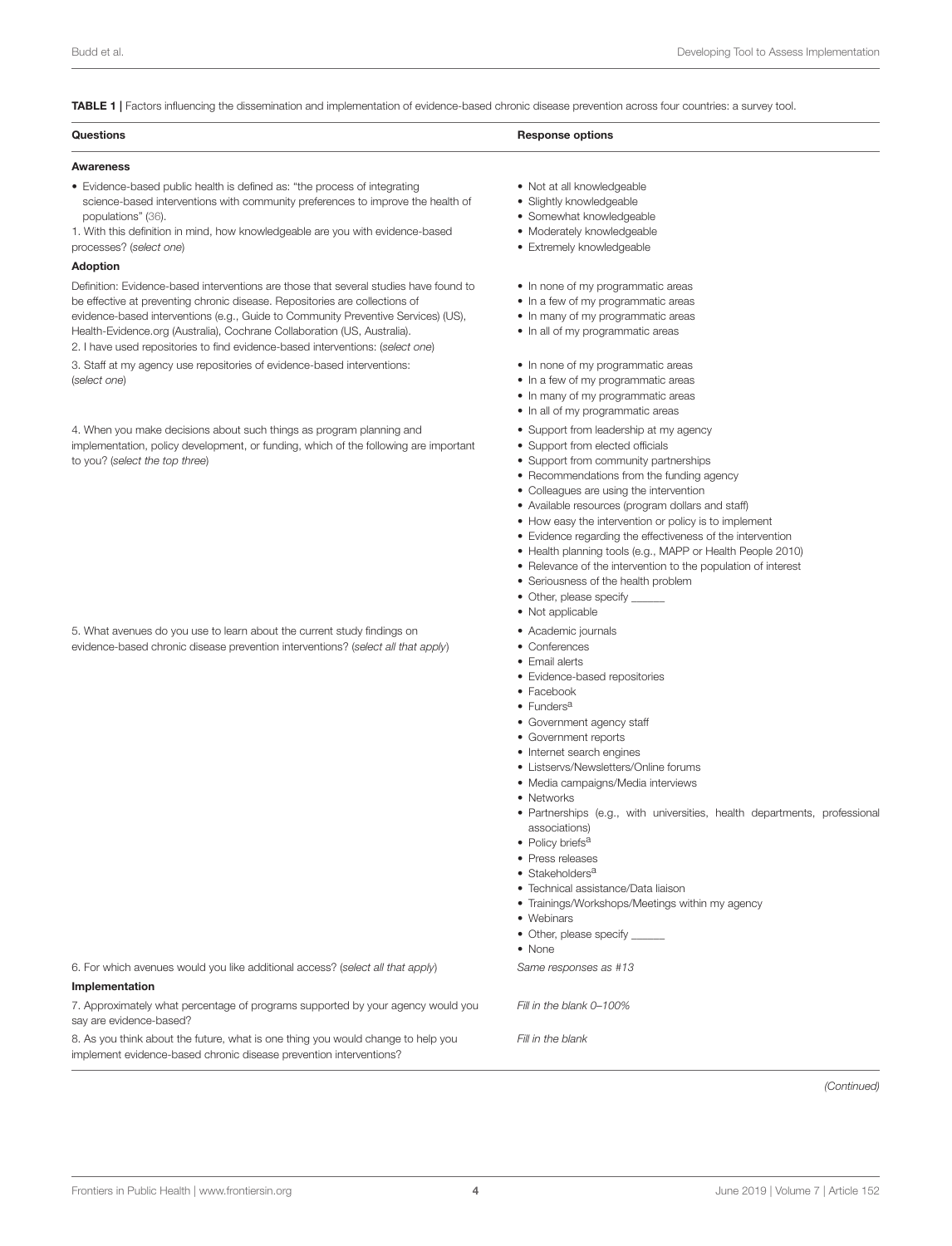#### TABLE 1 | Continued

### Questions **Contract Contract Contract Contract Contract Contract Contract Contract Contract Contract Contract Contract Contract Contract Contract Contract Contract Contract Contract Contract Contract Contract Contract Cont**

#### **Maintenance**

Quality improvement (QI) refers to ongoing formal assessments of the effectiveness and quality of public health chronic disease prevention efforts. [\(37\)](#page-15-8). Some examples of quality improvement processes include: Results-based

accountability (RBA), Community Health Improvement Plan (CHIP), Plan-Do-Study-Act (PDSA), and Plan-Do-Check-Act.

9. Staff at my agency use quality improvement processes: (select one)

10. In your opinion, how often do programs end that should have continued? (i.e., end without warrant) (select one)

11. When you think about public health programs that have ended, what are the most common reasons for programs ending? (Select the top three)

12. In your opinion, how often do programs continue that should have ended? (i.e., continue without warrant) (select one)

13. When you think about public health programs that continued that should have ended, what are the most common reasons for their continuation? (i.e., continue without warrant) (Select the top three)

#### Contextual factors

14. Which of the following are personal barriers that make it harder for you to select and implement evidence-based chronic disease prevention interventions? (Select all that apply)

15. Which of the following are agency-level barriers that make it harder for you to select and implement evidence-based chronic disease prevention interventions? (Select all that apply)

- 
- In none of my programmatic areas
- In a few of my programmatic areas
- In many of my programmatic areas
- In all of my programmatic areas
- Never
- Sometimes
- $\bullet$  Often
- Program was never evaluated
- Program was evaluated but did not demonstrate impact
- Opposition/lack of support from leaders in my agency
- Opposition/lack of support from the general public
- Opposition/lack of support from policy makers
- Funding diverted to a higher priority program
- Grant funding ended
- Change in political leadership
- Insurance funding/coverage ended
- Program was adopted or continued by other organizations
- A program champion departed
- Program was not evidence-based
- Program was expensive
- Program was challenging to maintain
- Other, please specify
- I do not know
- Not applicable
- Never
- Sometimes
- Often
- Program was never evaluated
- Sustained support from leaders in your agency
- Sustained support from the general public
- Sustained support from policymakers
- Prohibitive costs of starting something new
- Absence of alternative options
- Sustained funding
- Presence of a program champion
- Program was considered evidence-based
- Program was low-cost
- Program was easy to maintain
- Other, please specify \_
- I do not know
- Not applicable
- Not being an expert on relevant issues
- Lack of confidence in finding data and statistics
- Lack of skills to develop evidence-based interventions
- Lack of confidence in carrying out evidence-based interventions
- Lack of decision-making authority
- Low value of evidence-based approaches
- Workload is too heavy/not enough time
- Overwhelmed by task
- Other, please specify \_
- None
- Poor understanding of evidence-based approaches
- Culture/climate is not supportive of change/new ideas
- No existing policies to support evidence-based approaches
- Agency does not provide training in evidence-based approaches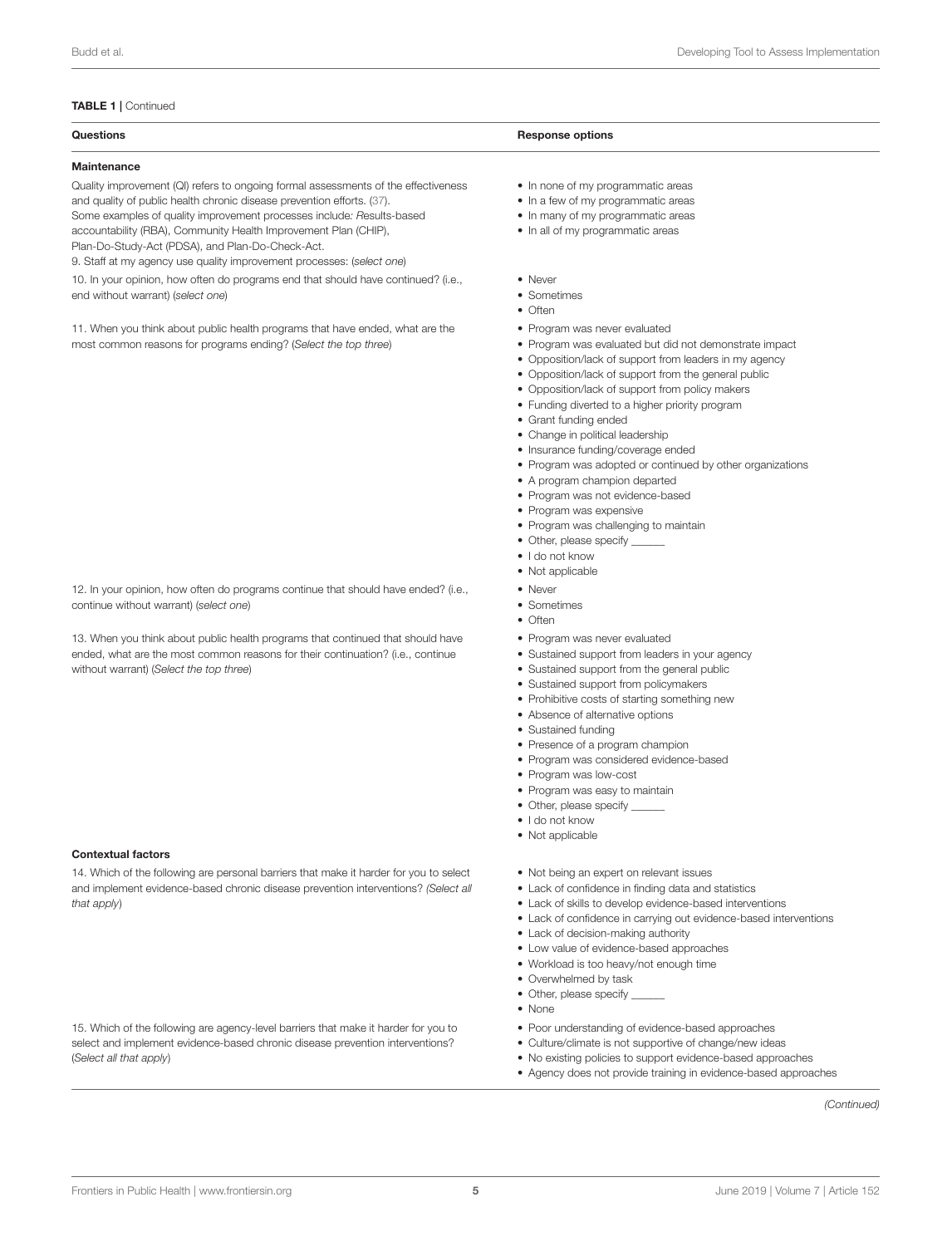#### TABLE 1 | Continued

| Questions                                                                                                                                                                                             | <b>Response options</b>                                                                                                                                                                                                                                                                                                                                                                                                                                                                                                                                                                                                                                                                        |
|-------------------------------------------------------------------------------------------------------------------------------------------------------------------------------------------------------|------------------------------------------------------------------------------------------------------------------------------------------------------------------------------------------------------------------------------------------------------------------------------------------------------------------------------------------------------------------------------------------------------------------------------------------------------------------------------------------------------------------------------------------------------------------------------------------------------------------------------------------------------------------------------------------------|
|                                                                                                                                                                                                       | • Staff/leaders lack formal training in evidence-based approaches<br>• Lack of access to resources (e.g., computer, Internet)<br>• Not enough funding<br>• Low priority placed on chronic disease prevention<br>• No systems to ensure interventions are evidence-based<br>• Not enough staff<br>• Beliefs that evidence-based interventions are too difficult to<br>implement/sustain<br>• Other, please specify _____<br>• None                                                                                                                                                                                                                                                              |
| 16. Which of the following are community-level barriers that make it harder for you to<br>select and implement evidence-based chronic disease prevention interventions?<br>(Select all that apply)    | • Lack of access to repositories/databases of scientific studies<br>• Lack of partnership between agency and community<br>• Community members' needs compete with<br>evidence-based<br>recommendations<br>• Catering to preferences of funders <sup>a</sup><br>• Low priority placed on chronic disease prevention<br>• Other, please specify _____<br>• None                                                                                                                                                                                                                                                                                                                                  |
| 17. Which of the following are sociocultural barriers that make it harder for you to<br>select and implement evidence-based chronic disease prevention interventions?<br>(Select all that apply)      | • Distrust of scientific data in the populations served<br>conflict<br>• Community cultural<br>practices<br>with<br>evidence-based<br>recommendations<br>• Not enough relevant evidence for populations served<br>• Serving a rural setting where data are lacking <sup>a</sup><br>• Serving a highly disadvantaged population<br>• Serving a population that speaks a language different from the majority <sup>a</sup><br>• Evidence is presented in a language I do not understand<br>• Other, please specify ______<br>• None                                                                                                                                                              |
| 18. Which of the following are political/economic barriers that make it harder for you<br>to select and implement evidence-based chronic disease prevention interventions?<br>(Select all that apply) | • Political leaders not providing enough support<br>• Funding changes that occur with changes in political leadership<br>• Political climate conflicts with evidence-based chronic disease prevention<br>recommendations<br>• Health care system does not support evidence-based chronic disease<br>prevention<br>• Other, please specify ______<br>• None                                                                                                                                                                                                                                                                                                                                     |
| 19. For which of the following skills would you like additional technical support or<br>training? (Check all that apply)                                                                              | • Prioritizing program and policy options<br>• Quantifying the public health issue using descriptive epidemiology (e.g.,<br>concepts of person, place, time)<br>• Using quantitative evaluation approaches (e.g., surveillance or surveys)<br>• Using qualitative evaluation approaches (e.g., focus groups, key informant<br>interviews)<br>• Developing an action plan for achieving goals<br>• Defining the health issue according to the community's needs and assets<br>• Adapting interventions for different communities and settings<br>• Using economic data in the decision making process<br>• Communicating research to policy makers<br>• Other, please specify _______<br>• None |
| Individual and agency characteristics                                                                                                                                                                 |                                                                                                                                                                                                                                                                                                                                                                                                                                                                                                                                                                                                                                                                                                |
| 20. What is your gender? (select one)                                                                                                                                                                 | • Male                                                                                                                                                                                                                                                                                                                                                                                                                                                                                                                                                                                                                                                                                         |
|                                                                                                                                                                                                       | • Female<br>• Other<br>• Prefer not to answer                                                                                                                                                                                                                                                                                                                                                                                                                                                                                                                                                                                                                                                  |
| 21. What is your age? (select one)                                                                                                                                                                    | $• 21 - 29$<br>$• 30 - 39$<br>$-40-49$<br>$• 50 - 59$<br>• 60 and over<br>• Prefer not to answer                                                                                                                                                                                                                                                                                                                                                                                                                                                                                                                                                                                               |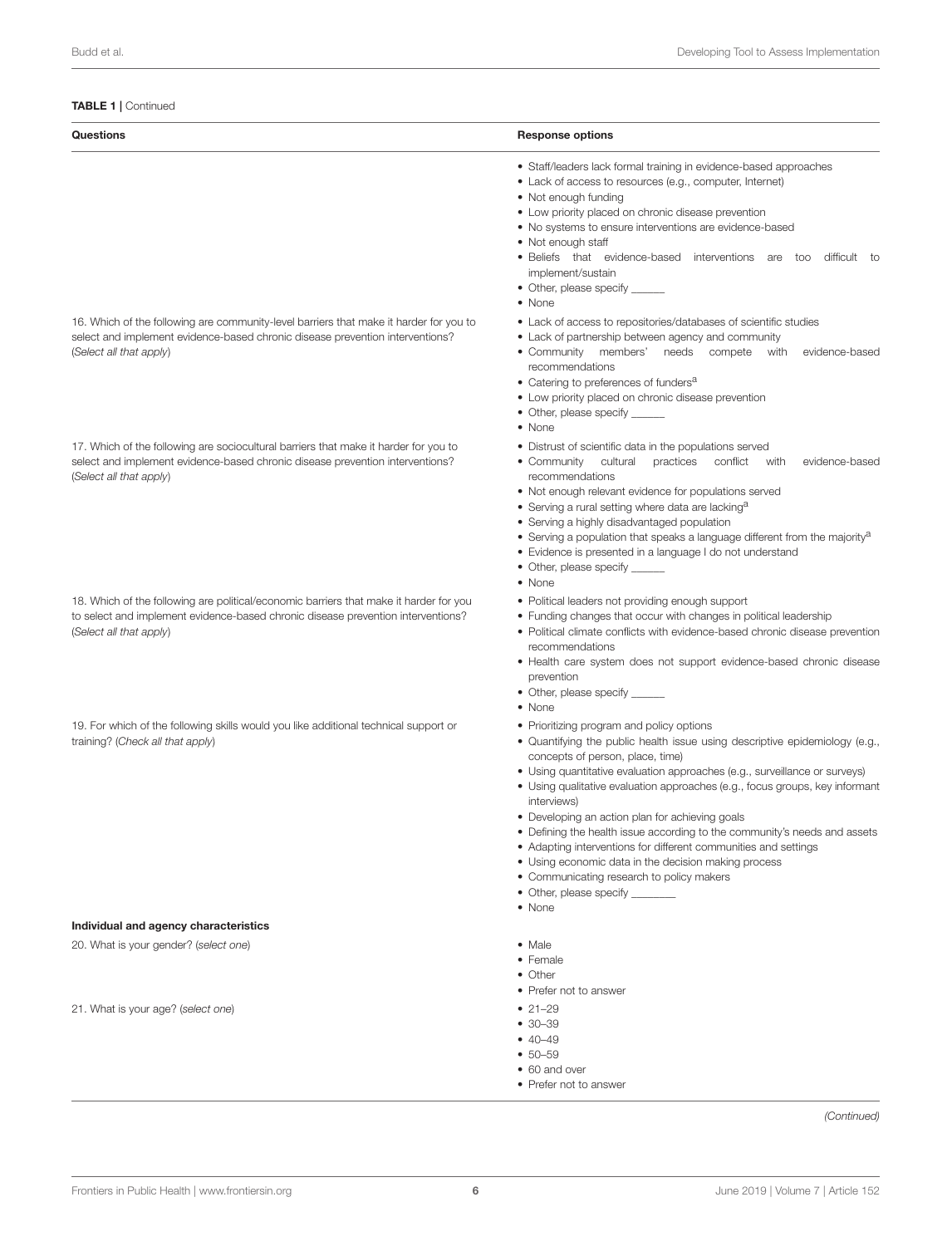#### TABLE 1 | Continued

| Questions                                                                                                                       | <b>Response options</b>                                                                                                                                                                                                                                                                                                                                                                                                      |
|---------------------------------------------------------------------------------------------------------------------------------|------------------------------------------------------------------------------------------------------------------------------------------------------------------------------------------------------------------------------------------------------------------------------------------------------------------------------------------------------------------------------------------------------------------------------|
| 22. What degree/credentials do you hold? (Check all that apply)                                                                 | $\bullet$ BS/BA<br>$\bullet$ CHES<br>• Certified Health Educator (in Diabetes, Asthma, etc.)<br>• RN or RD<br>• MS or MSc<br>• MPH or MSPH<br>$\bullet$ MA<br>• Other Master's degree<br>$\bullet$ NP<br>• MO or DO<br>• PhD, DrPH, ScD<br>• Other, please specify ______                                                                                                                                                    |
| 23. Though you may work in several capacities, how do you best describe your<br>primary position? (select one)                  | • Academic Researcher<br>• Academic Educator<br>• Community Health Nurse<br>• Department Head<br>· Division or Bureau Head/ Division Deputy<br>• Director<br>• Epidemiologist<br>• Health Educator<br>• Nutritionist/Dietician<br>• Physician<br>• Program Manager/Administrator/Coordinator<br>• Program Planner/ Evaluator<br>• Public Health Specialist<br>• Social Worker<br>• Statistician<br>• Other, please specify _ |
| 24. The agency in which I work has the following number of employees. (select one)                                              | $-6 - 50$<br>$• 51 - 100$<br>$• 101 - 200$<br>$• 201 - 400$<br>$-401 - 800$<br>$\bullet > 800$<br>• I do not know                                                                                                                                                                                                                                                                                                            |
| 25. The size of the population my agency serves is has the following number of<br>people. (select one)                          | $-0-24,999$<br>$• 25,000-49,999$<br>$• 50,000 - 74,999$<br>• 75,000-99,999<br>• 100,000-149,999<br>• 150,000-199,999<br>• 200,000-299,999<br>• 300,000-399,999<br>$• 400,000+$<br>· I do not know                                                                                                                                                                                                                            |
| 26. Is there anything else you would like to share on the topic of evidence-based<br>chronic disease prevention? Please specify | Fill in the blank                                                                                                                                                                                                                                                                                                                                                                                                            |

a This item was not applicable and not included in the survey for respondents in China.

Science, and Washington University in St. Louis Institutional Review Board.

### Analyses

Test-retest reliability was examined on the survey questions, excluding open-ended questions and individual and agency characteristics. Intraclass correlation coefficients (ICC) were calculated for questions with ordinal response options (questions 1 through 3, 9, 10, and 12; see **[Table 1](#page-3-0)**). "I don't know" and "not applicable" response options were not included in the ICC calculations. Each response item for questions 4, 5, 11, and 13 through 19 was dichotomized to reflect whether a respondent selected the response option or not. Cohen's kappa was run for each of these response options individually. The mean of all of the Cohen's kappas for each question's set of response options was calculated. Cut-points for ICC and mean kappa (excellent: ≥0.801; good: 0.601–0.80; moderate: 0.401–0.60; poor: ≤0.40) were selected based on recommendations [\(41,](#page-15-9) [42\)](#page-15-10), and to aid in the interpretation of the results. Percentage agreement was also calculated for all of the aforementioned questions, excluding question 7, which asked respondents to provide a percentage. Questions for which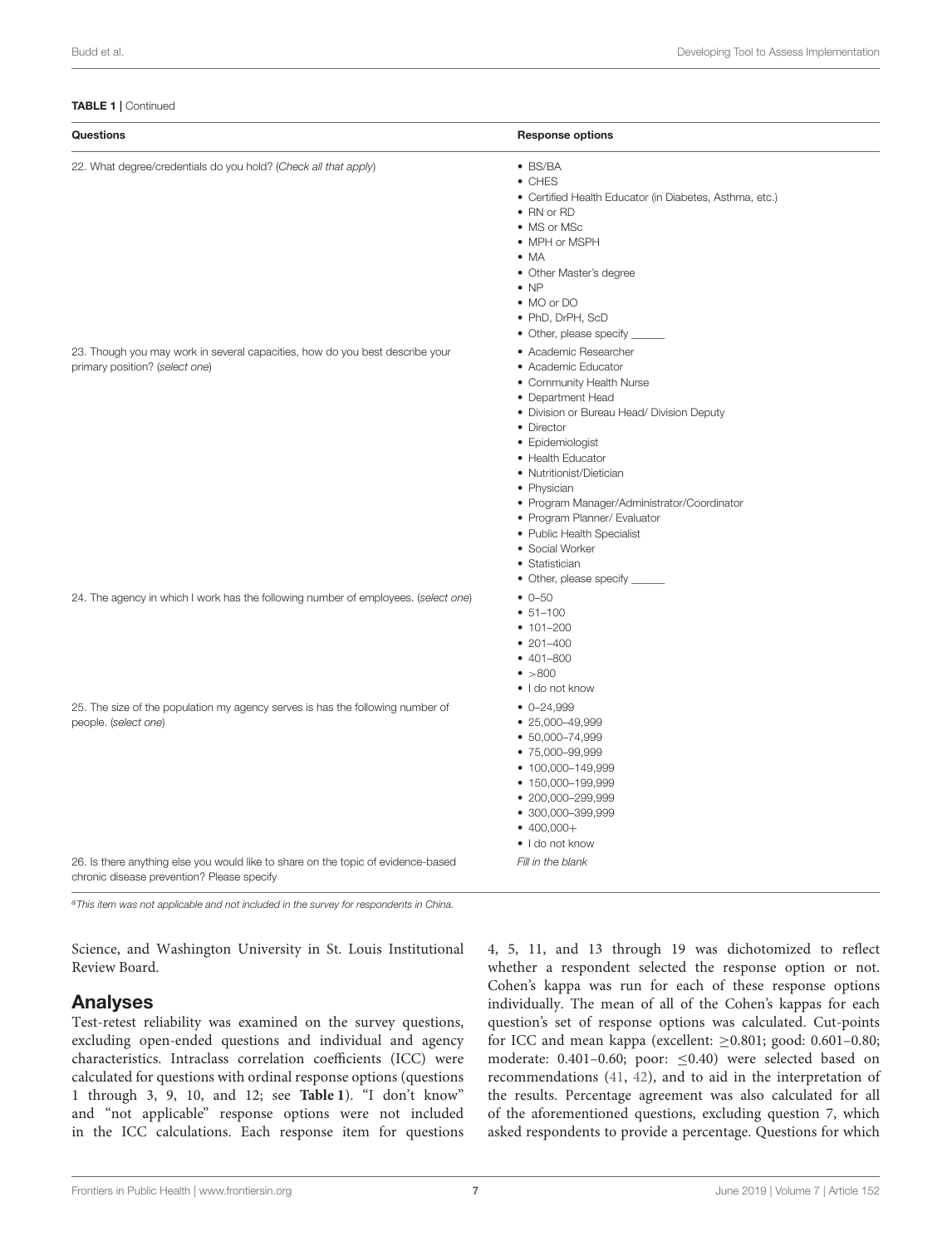mean kappa was calculated, mean percentage agreement was also calculated. Cut-points for percentage agreement included: excellent: 89.5–100%; good: 74.5–89.4%; moderate: 60–74.4%; and poor: <60%. All analyses were conducted in Stata version 14.

# RESULTS

There were 400 survey respondents total and 165 of them took the survey twice for test-retest reliability purposes  $(N = 39)$ from Australia;  $N = 27$  from Brazil;  $N = 45$  from China;  $N = 54$  from the United States). The test-retest respondents were all public health practitioners (e.g., nutritionist/dietician, coordinator, community health nurse) working in chronic disease prevention. Public Health Specialist was added as a primary employment position option post hoc, in order to capture a common "other" response provided by practitioners from Brazil. Respondents were primarily female (79%) between 30 and 49 years old (53%). The mean survey completion time varied by country, with Brazil having the longest (33.2 min  $\pm$  27.8), followed by the United States (17.72 min  $\pm$  13.4), Australia (16.6 min  $\pm$  10.0), and China (13.8 min  $\pm$  10.5). The mean number of days between test and retest was greatest in Brazil (46.4  $\pm$  28.5), followed by Australia (39.0  $\pm$  2.8), China  $(23.7 \pm 7.6)$  and the United States  $(21.0 \pm 9.1)$ . **[Table 2](#page-8-0)** shows frequency counts for each response option by country, the first time respondents completed the survey. Item responses vary in prevalence from zero endorsements to endorsement from a large majority of a county's sample.

The test-retest reliability coefficients and percentage agreement by question and country appear in **[Table 3](#page-13-0)**. Of the seven questions with ordinal response options assessed using ICC, six and seven demonstrated good to moderate reliability among practitioners from Australia and the United States, respectively, whereas three questions among practitioners from Brazil and China demonstrated good to moderate reliability. Six of those seven questions were also assessed using percentage agreement. Six and five of the questions demonstrated good to moderate percentage agreement among practitioners from Australia and the United States, respectively, whereas three questions among practitioners from Brazil and one among practitioners from China demonstrated moderate percentage agreement at best.

Of the 11 questions whose response options were dichotomized and assessed using mean Cohen's kappa, few questions among practitioners across all four countries showed moderate mean reliability at best (Australia,  $N = 2$ ; Brazil,  $N = 1$ ; China,  $N = 1$ ; United States,  $N = 3$ ). Mean percentage agreement told a different story for these 11 questions. All but one question showed good mean percentage agreement among practitioners from Australia and the United States. Seven and five questions showed good mean percentage agreement among practitioners from Brazil and China, respectively. The remaining of the 11 questions across the countries showed moderate mean percentage agreement.

The following four questions produced less than moderately reliable responses based on both ICC and percentage agreement among practitioners in China: Personal use of repositories to find evidence-based interventions; Workplace staff use of repositories to find evidence-based interventions; Frequency that programs end that should have continued; and Frequency that programs continue that should have ended. Two of those questions (Workplace staff use of repositories to find evidence-based interventions, and Frequency that programs end that should have continued) produced less than moderately reliable responses among practitioners from Brazil based on both measures of reliability as well.

# **DISCUSSION**

The development and reliability testing of this survey tool are important early steps toward facilitating population-level research that can increase our knowledge of country-specific and cross-country contextual factors that influence the D&I of EBCDP interventions and, in turn, begin to inform more global strategies for improving the D&I of EBCDP. This study, novel in its common methods across countries, showed that the measurement tool produced moderate to good reliability of responses, with at least one measure of reliability, among 14 of the 18 questions across all four countries.

Reliability findings inform the adaptation and further development of this tool. For example, the authors recommend revising the four questions pertaining to personal and workplace staff use of repositories for finding evidence-based interventions and frequency that programs end or continue without warrant before further use among practitioners in China and Brazil. The poor reliability of responses produced from these questions among practitioners from Brazil and China reflect a difference in how they relate to the content of the questions, compared with practitioners from Australia and the United States. This difference may highlight meaningful differences within contexts with respect to D&I processes and structures. For instance, practitioners in countries for which EBCDP is in an earlier stage of dissemination tend to be less knowledgeable about key concepts of EBCDP, making the questions conceptually more difficult and in turn negatively influencing the reliability of their responses [\(43\)](#page-15-11). Another potential contributing factor to the lower reliability among responses from practitioners in Brazil and China is that the survey tool had to be translated from English to Chinese and Portuguese. Tanzer and Sim review international guidelines on translating and adapting measures across cultural contexts, and this study reflects well the best practices for developing a relevant survey tool for use in the four intended countries [\(44\)](#page-15-12). For instance, bilingual researchers from each of the four cultural perspectives, as well as public health practitioners working in the chronic disease prevention context in each country were involved in the development of the questions, response options, translations, and reliability testing. Despite steps that the research team took to minimize mis-translation, the meaning of each question and response option becomes one layer removed from its original, intended meaning after translation. Next steps for informing further adaptation of the survey tool should include validity testing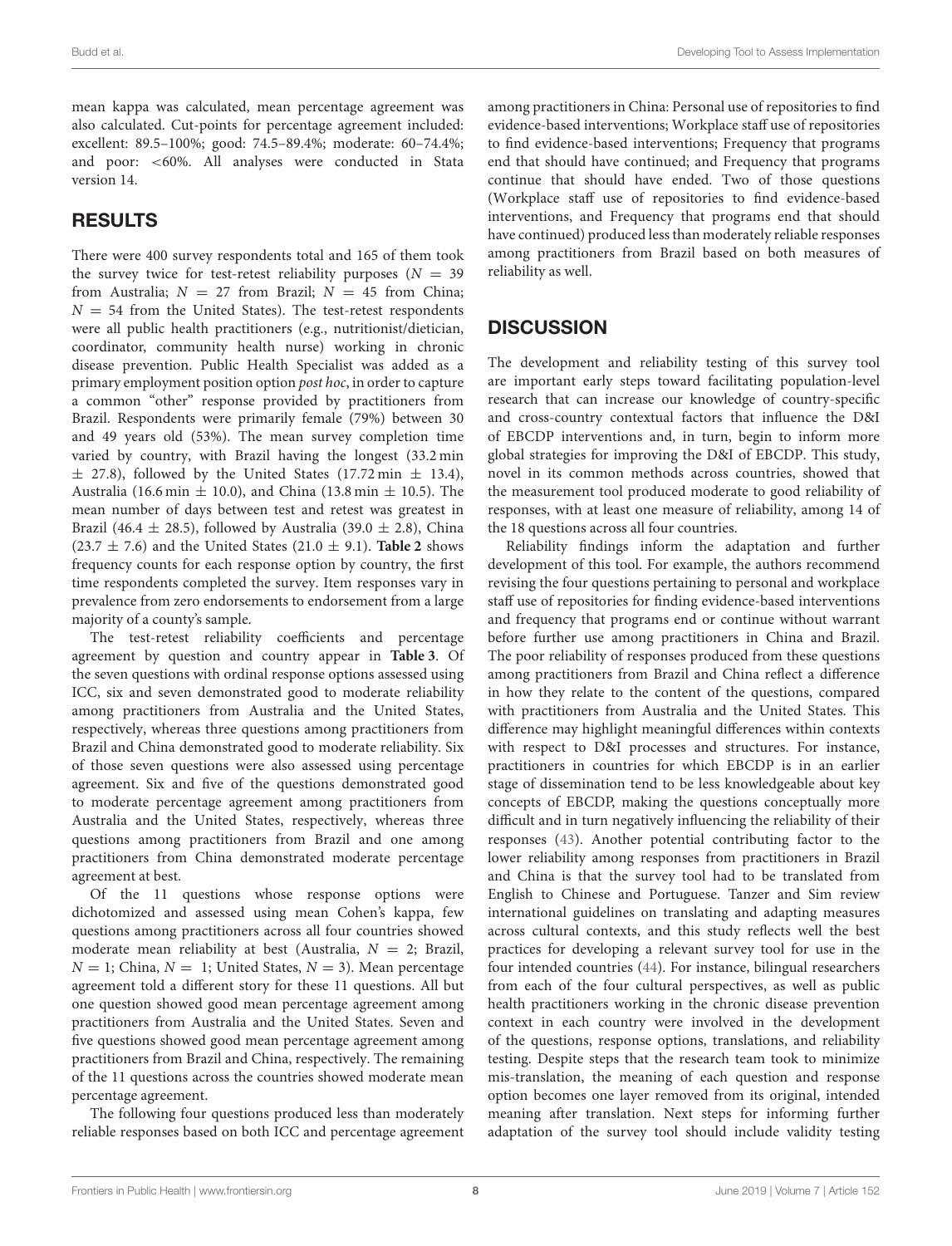### <span id="page-8-0"></span>**TABLE 2** | Frequency of response option endorsement by country ( $N = 165$ ).

| <b>Question and response options</b>                                                                                                                                    | <b>Australia</b><br>(Total $N = 39$ ) | <b>Brazil</b><br>(Total $N = 27$ ) | China<br>(Total $N = 45$ ) | <b>United States</b><br>(Total $N = 54$ ) |
|-------------------------------------------------------------------------------------------------------------------------------------------------------------------------|---------------------------------------|------------------------------------|----------------------------|-------------------------------------------|
|                                                                                                                                                                         | $N$ (%)                               | $N$ (%)                            | $N$ (%)                    | $N$ (%)                                   |
| 1. How knowledgeable are you with evidence-based processes?                                                                                                             |                                       |                                    |                            |                                           |
| Not at all knowledgeable                                                                                                                                                | 0(0.0)                                | 0(0.0)                             | 7(15.6)                    | 0(0.0)                                    |
| Slightly knowledgeable                                                                                                                                                  | 0(0.0)                                | 1(3.7)                             | 15 (33.3)                  | 1(1.9)                                    |
| Somewhat knowledgeable                                                                                                                                                  | 9(23.1)                               | 8(29.6)                            | 16 (35.6)                  | 6(11.1)                                   |
| Moderately knowledgeable                                                                                                                                                | 22(56.4)                              | 13 (48.1)                          | 8(17.8)                    | 31 (57.4)                                 |
| Extremely knowledgeable                                                                                                                                                 | 8(20.5)                               | 5(18.5)                            | 1(2.2)                     | 16 (29.6)                                 |
| 2. I have used repositories to find evidence-based interventions:                                                                                                       |                                       |                                    |                            |                                           |
| In none of my programmatic areas                                                                                                                                        | 2(5.1)                                | 0(0.0)                             | 12 (26.7)                  | 3(5.6)                                    |
| In a few of my programmatic areas                                                                                                                                       | 11 (28.2)                             | 7(25.9)                            | 25 (55.6)                  | 18 (33.3)                                 |
| In many of my programmatic areas                                                                                                                                        | 16 (41.0)                             | 7(25.9)                            | 6(13.3)                    | 27 (50.0)                                 |
| In all of my programmatic areas                                                                                                                                         | 8(20.5)                               | 13 (48.1)                          | 1(2.2)                     | 5(9.3)                                    |
| I don't know                                                                                                                                                            | 0(0.0)                                | 0(0.0)                             | 0(0.0)                     | 0(0.0)                                    |
| Not applicable                                                                                                                                                          | 2(5.13)                               | 0(0.0)                             | 3(6.7)                     | 1(1.9)                                    |
| 3. Staff at my agency use repositories of evidence-based interventions:                                                                                                 |                                       |                                    |                            |                                           |
| In none of their programmatic areas                                                                                                                                     | 0(0.0)                                | 0(0.0)                             | 11(24.4)                   | 2(3.7)                                    |
| In a few of their programmatic areas                                                                                                                                    | 9(23.1)                               | 5(18.5)                            | 19 (42.2)                  | 18 (33.3)                                 |
| In many of their programmatic areas                                                                                                                                     | 19 (48.7)                             | 11 $(40.7)$                        | 8(17.8)                    | 24 (44.4)                                 |
| In all of their programmatic areas                                                                                                                                      | 4(10.3)                               | 9(33.3)                            | (0.0)                      | 1(1.9)                                    |
| I don't know                                                                                                                                                            | 3(7.7)                                | 1(3.7)                             | 9(20.0)                    | 7(13.0)                                   |
| Not applicable                                                                                                                                                          | 3(7.7)                                | 1(3.7)                             | 0(0.0)                     | 2(3.7)                                    |
| 4. When you make decisions about such things as program<br>planning and implementation, policy development, or funding,<br>which of the following are important to you? |                                       |                                    |                            |                                           |
| Support from leadership at my agency                                                                                                                                    | 9(23.1)                               | 22 (81.5)                          | 31 (68.9)                  | 24 (44.4)                                 |
| Support from elected officials                                                                                                                                          | 5(12.8)                               | 13 (48.1)                          | 17 (37.8)                  | 4(7.4)                                    |
| Support from community partnerships                                                                                                                                     | 13 (33.3)                             | 20(74.1)                           | 16 (35.6)                  | 21 (38.9)                                 |
| Recommendations from the funding agency/ Recommendations<br>from the Research Management Department (China)                                                             | 1(2.6)                                | 17 (63.0)                          | 10(22.2)                   | 16 (29.6)                                 |
| Colleagues are using the intervention                                                                                                                                   | 1(2.6)                                | 19 (70.4)                          | 6(13.3)                    | 1(1.9)                                    |
| Available resources (program dollars and staff)                                                                                                                         | 15 (38.5)                             | 26 (96.3)                          | 25(55.6)                   | 36 (66.7)                                 |
| How easy the intervention or policy is to implement                                                                                                                     | 2(5.1)                                | 12 (44.4)                          | 23(51.1)                   | 1(1.9)                                    |
| Evidence regarding the effectiveness of the intervention                                                                                                                | 30(76.9)                              | 23 (85.2)                          | 13 (28.9)                  | 32 (59.3)                                 |
| Health planning tools (e.g. MAPP or Health People<br>2010)/Government Health plans (China)                                                                              | 5(12.8)                               | 21 (77.8)                          | 9(20.0)                    | 1(1.9)                                    |
| Relevance of the intervention to the population of interest                                                                                                             | 26 (66.7)                             | 24 (88.9)                          | 18 (40.0)                  | 20 (37.0)                                 |
| Seriousness of the health problem                                                                                                                                       | 9(23.1)                               | 20 (74.1)                          | 9(20.0)                    | 5(9.3)                                    |
| Other                                                                                                                                                                   | 1(2.6)                                | 0(0.0)                             | 0(0.0)                     | 1(1.9)                                    |
| Not applicable                                                                                                                                                          | 0(0.0)                                | 0(0.0)                             | 1(2.2)                     | 0(0.0)                                    |
| 5. What avenues do you use to learn about the current study<br>findings on evidence-based chronic disease<br>prevention interventions?                                  |                                       |                                    |                            |                                           |
| Academic journals                                                                                                                                                       | 36 (92.3)                             | 19 (70.4)                          | 23(51.1)                   | 24 (44.4)                                 |
| Conferences                                                                                                                                                             | 35 (89.7)                             | 14 (51.9)                          | 14(31.1)                   | 36 (66.7)                                 |
| Email alerts                                                                                                                                                            | 28 (71.8)                             | 5(18.5)                            | 5(11.1)                    | 32 (59.3)                                 |
| Evidence-based repositories                                                                                                                                             | 17 (43.6)                             | 19 (70.4)                          | 8 (17.8)                   | 31 (57.4)                                 |
| Facebook/Weibo, Wechat (China)                                                                                                                                          | 4(10.3)                               | 1(3.7)                             | 10(22.2)                   | 4(7.4)                                    |
| Funders <sup>a</sup>                                                                                                                                                    | 4(10.3)                               | 0(0.0)                             |                            | 23 (42.6)                                 |
| Government agency staff                                                                                                                                                 | 12 (30.8)                             | 17 (63.0)                          | 2(4.4)                     | 25 (46.3)                                 |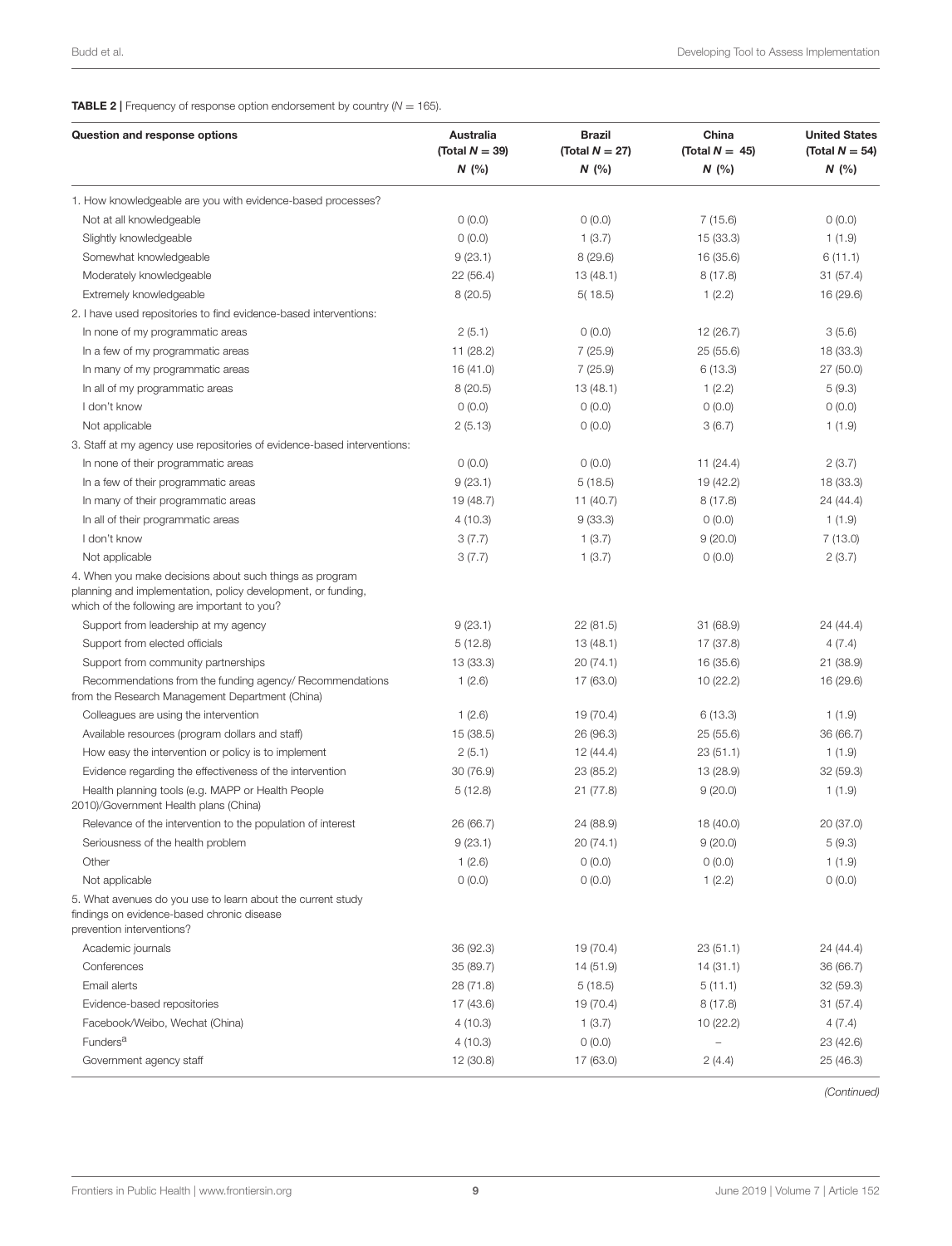| Question and response options                                                            | <b>Australia</b>             | <b>Brazil</b>                | China                        | <b>United States</b>         |
|------------------------------------------------------------------------------------------|------------------------------|------------------------------|------------------------------|------------------------------|
|                                                                                          | (Total $N = 39$ )<br>$N$ (%) | (Total $N = 27$ )<br>$N$ (%) | (Total $N = 45$ )<br>$N$ (%) | (Total $N = 54$ )<br>$N$ (%) |
|                                                                                          |                              |                              |                              |                              |
| Government reports                                                                       | 23 (59.0)                    | 23 (85.2)                    | 3(6.7)                       | 23 (42.6)                    |
| Internet search engines                                                                  | 21(53.8)                     | 16 (59.3)                    | 14(31.1)                     | 32 (59.3)                    |
| Listservs/Newsletters/Online forums                                                      | 15 (38.5)                    | 2(7.4)                       | 3(6.7)                       | 25 (46.3)                    |
| Media campaigns/Media interviews                                                         | 4(10.3)                      | 3(11.1)                      | 6(13.3)                      | 7(13.0)                      |
| <b>Networks</b>                                                                          | 23 (59.0)                    | 10(37.0)                     | 5(11.1)                      | 18 (33.3)                    |
| Partnerships (e.g., with universities, health departments,<br>professional associations) | 26 (66.7)                    | 14 (51.9)                    | 7(15.6)                      | 35 (64.8)                    |
| Policy briefs <sup>a</sup>                                                               | 11 (28.2)                    | 12 (44.4)                    | ÷                            | 17 (31.5)                    |
| Press releases                                                                           | 8(20.5)                      | 3(11.1)                      | 6(13.3)                      | 9(16.7)                      |
| Stakeholders <sup>a</sup>                                                                | 11 (28.2)                    | 27 (100.0)                   | $\overline{\phantom{0}}$     | 14 (25.9)                    |
|                                                                                          |                              |                              |                              |                              |
| Technical assistance/Data liaison                                                        | 1(2.6)                       | 13 (48.1)                    | 2(4.4)                       | 21 (38.9)                    |
| Trainings/Workshops/Meetings within my agency                                            | 17 (43.6)                    | 11(40.7)                     | 18 (40.0)                    | 7(13.0)                      |
| Webinars                                                                                 | 16 (41.0)                    | 2(7.4)                       | 1(2.2)                       | 36 (66.7)                    |
| Other                                                                                    | 0(0.0)                       | 2(7.4)                       | 0(0.0)                       | 1(1.9)                       |
| None                                                                                     | 1(2.6)                       | 1(3.7)                       | 5(11.1)                      | 0(0.0)                       |
| 6. For which avenues would you like additional access?                                   |                              |                              |                              |                              |
| Academic journals                                                                        | 12 (30.8)                    | 16 (59.3)                    | 17 (37.8)                    | 12 (22.2)                    |
| Conferences                                                                              | 8(20.5)                      | 17 (63.0)                    | 10(22.2)                     | 16 (29.6)                    |
| Email alerts                                                                             | 3(7.7)                       | 5(18.5)                      | 10(22.2)                     | 4(7.4)                       |
| Evidence-based repositories                                                              | 13 (33.3)                    | 7(25.9)                      | 19 (42.2)                    | 18 (33.3)                    |
| Facebook/Weibo, Wechat (China)                                                           | 2(5.1)                       | 2(7.4)                       | 12 (26.7)                    | 3(5.6)                       |
| Funders <sup>a</sup>                                                                     | 4(10.3)                      | 3(11.1)                      | $\qquad \qquad -$            | 10(18.5)                     |
| Government agency staff                                                                  | 6(15.4)                      | 2(7.4)                       | 2(4.4)                       | 6(11.1)                      |
| Government reports                                                                       | 8(20.5)                      | 5(18.5)                      | 8(17.8)                      | 3(5.6)                       |
| Internet search engines                                                                  | 1(2.6)                       | 2(7.4)                       | 11 $(24.4)$                  | 3(5.6)                       |
| Listservs/Newsletters/Online forums                                                      | 4 (10.3)                     | 3(11.1)                      | 14 (31.1)                    | 8(14.8)                      |
| Media campaigns/Media interviews                                                         | 2(5.1)                       | 1(3.7)                       | 4(8.9)                       | 4(7.4)                       |
| <b>Networks</b>                                                                          | 9(23.1)                      | 6(22.2)                      | 2(4.4)                       | 8(14.8)                      |
| Partnerships (e.g., with universities, health departments,<br>professional associations) | 13 (33.3)                    | 11 (40.7)                    | 13 (28.9)                    | 15 (27.8)                    |
| Policy briefs                                                                            | 5(12.8)                      | 2(7.4)                       | 0(0.0)                       | 4(7.4)                       |
| Press releases                                                                           | 2(5.1)                       | 2(7.4)                       | 7(15.6)                      | 2(3.7)                       |
| Stakeholders <sup>a</sup>                                                                | 4 (10.3)                     | 2(7.4)                       |                              | 3(5.6)                       |
| Technical assistance/Data liaison                                                        | 6 (15.4)                     | 1(3.7)                       | 9(20.0)                      | 12 (22.2)                    |
| Trainings/Workshops/Meetings within my agency                                            | 8(20.5)                      | 10 (37.0)                    | 18 (40.0)                    | 12 (22.2)                    |
| Webinars                                                                                 | 10 (25.6)                    | 1(3.7)                       | 3(6.7)                       | 9(16.7)                      |
| Other                                                                                    | 3(7.7)                       | O(0.0)                       | 0(0.0)                       | 0(0.0)                       |
| None                                                                                     | 1(2.6)                       | 0(0.0)                       | 3(6.7)                       | 0(0.0)                       |
| Questions 7 and 8 N/A                                                                    |                              |                              |                              |                              |
| 9. Staff at my agency use quality improvement processes:                                 |                              |                              |                              |                              |
| In none of their programmatic areas                                                      | (0.0)                        | 1(3.7)                       | 9(20.0)                      | (0.0)                        |
| In a few of their programmatic areas                                                     | 10(25.6)                     | 8(29.6)                      | 16 (35.6)                    | 20 (37.0)                    |
| In many of their programmatic areas                                                      | 16 (41.0)                    | 12 (44.4)                    | 15 (33.3)                    | 28 (51.9)                    |
| In all of their programmatic areas                                                       | 8(20.5)                      | 5(18.5)                      | 1(2.2)                       | 4(7.4)                       |
| I don't know                                                                             | 3(7.7)                       | 1(3.7)                       | 5(11.1)                      | 1(1.9)                       |
| Not applicable                                                                           | 2(5.1)                       | 0(0.0)                       | 0(0.0)                       | 1(1.9)                       |
| 10. In your opinion, how often do programs end that should<br>have continued?            |                              |                              |                              |                              |
| Never                                                                                    | 2(5.1)                       | 21 (77.8)                    | 21(46.7)                     | (0.0)                        |
|                                                                                          |                              |                              |                              |                              |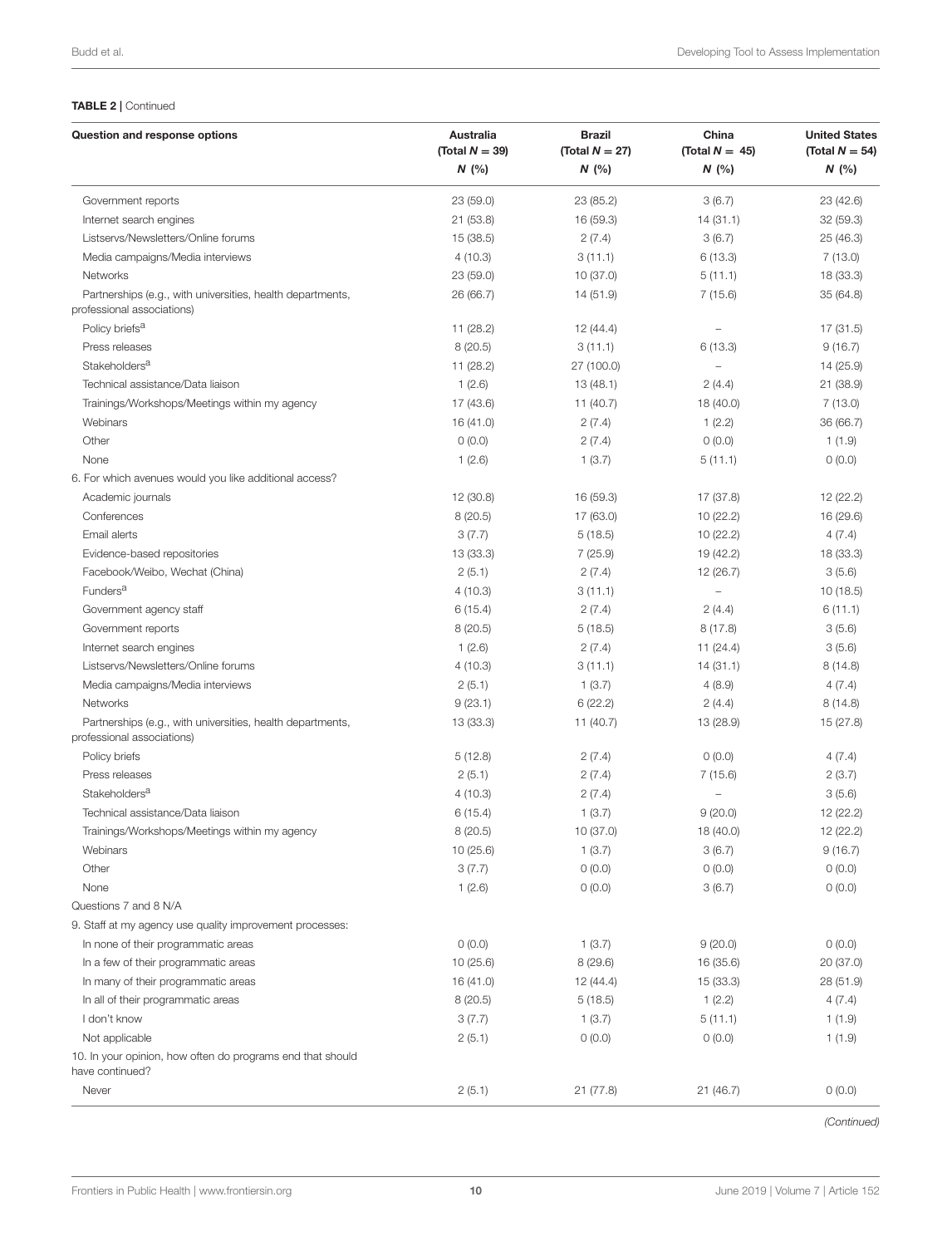| Question and response options                                                                                                                                       | Australia<br>(Total $N = 39$ )<br>$N$ (%) | <b>Brazil</b><br>(Total $N = 27$ )<br>$N$ (%) | China<br>(Total $N = 45$ )<br>$N$ (%) | <b>United States</b><br>(Total $N = 54$ )<br>$N$ (%) |
|---------------------------------------------------------------------------------------------------------------------------------------------------------------------|-------------------------------------------|-----------------------------------------------|---------------------------------------|------------------------------------------------------|
| Sometimes                                                                                                                                                           | 15(38.5)                                  | 2(7.4)                                        | 2(4.4)                                | 28 (51.9)                                            |
| Often                                                                                                                                                               | 20(51.3)                                  | 3(11.1)                                       | 19 (42.2)                             | 24 (44.4)                                            |
| 11. When you think about public health programs that have                                                                                                           |                                           |                                               |                                       |                                                      |
| ended, what are the most common reasons for programs ending?                                                                                                        |                                           |                                               |                                       |                                                      |
| Program was never evaluated                                                                                                                                         | 9(23.1)                                   | 9(33.3)                                       | 3(6.7)                                | 9(16.7)                                              |
| Program was evaluated but did not demonstrate impact                                                                                                                | 12(30.8)                                  | 8(29.6)                                       | 16 (35.6)                             | 7(13.0)                                              |
| Opposition/lack of support from leaders in my agency                                                                                                                | 7(17.9)                                   | 10 (37.0)                                     | 8(17.8)                               | 6(11.1)                                              |
| Opposition/lack of support from the general public                                                                                                                  | 1(2.6)                                    | 6(22.2)                                       | 20(44.4)                              | 6(11.1)                                              |
| Opposition/lack of support from policy makers                                                                                                                       | 10(25.6)                                  | 8(29.6)                                       | 10(22.2)                              | 10 (18.5)                                            |
| Funding diverted to a higher priority program                                                                                                                       | 11(28.2)                                  | 13 (48.1)                                     | 12 (26.7)                             | 20 (37.0)                                            |
| Grant funding ended                                                                                                                                                 | 25 (64.1)                                 | 14 (51.9)                                     | 12 (26.7)                             | 46 (85.2)                                            |
| Change in political leadership                                                                                                                                      | 17 (43.6)                                 | 15 (55.6)                                     | 3(6.7)                                | 4(7.4)                                               |
| Insurance funding/coverage ended                                                                                                                                    | 1(2.6)                                    | 4(14.8)                                       | 0(0.0)                                | 6(11.1)                                              |
| Program was adopted or continued by other organizations                                                                                                             | 0(0.0)                                    | 1(3.7)                                        | 0(0.0)                                | 8(14.8)                                              |
| A program champion departed                                                                                                                                         | 9(23.1)                                   | 9(33.3)                                       | 3(6.7)                                | 1(1.9)                                               |
| Program was not evidence-based                                                                                                                                      | 1(2.6)                                    | 7(25.9)                                       | 5(11.1)                               | 3(5.6)                                               |
| Program was expensive                                                                                                                                               | 1(2.6)                                    | 4(14.8)                                       | 8(17.8)                               | 11 (20.4)                                            |
| Program was challenging to maintain                                                                                                                                 | 2(5.1)                                    | 4(14.8)                                       | 24 (53.3)                             | 2(3.7)                                               |
| Other, please specify                                                                                                                                               | 2(5.1)                                    | 0(0.0)                                        | 1(2.2)                                | 2(3.7)                                               |
| I do not know                                                                                                                                                       | 0(0.0)                                    | 0(0.0)                                        | 4(8.9)                                | 1(1.9)                                               |
| Not applicable                                                                                                                                                      | 1(2.6)                                    | 1(3.7)                                        | 0(0.0)                                | 5(9.3)                                               |
| 12. In your opinion, how often do programs continue that should<br>have ended?                                                                                      |                                           |                                               |                                       |                                                      |
| Never                                                                                                                                                               | 1(2.6)                                    | 4(14.8)                                       | 19 (42.2)                             | (0.0)                                                |
| Sometimes                                                                                                                                                           | 20(51.3)                                  | 21(77.8)                                      | 2(4.4)                                | 35 (64.8)                                            |
| Often                                                                                                                                                               | 10(25.6)                                  | 2(7.4)                                        | 22 (48.9)                             | 13(24.1)                                             |
| 13. When you think about public health programs that continued<br>that should have ended, what are the most common reasons for<br>their continuation?               |                                           |                                               |                                       |                                                      |
| Program was never evaluated                                                                                                                                         | 12 (30.8)                                 | 7(25.9)                                       | 6 (13.3)                              | 9(16.7)                                              |
| Sustained support from leaders in your agency                                                                                                                       | 13 (33.3)                                 | 6(22.2)                                       | 14(31.1)                              | 16 (29.6)                                            |
| Sustained support from the general public                                                                                                                           | 6(15.4)                                   | 5(18.5)                                       | 17 (37.8)                             | 8(14.8)                                              |
| Sustained support from policymakers                                                                                                                                 | 11 (28.2)                                 | 12 (44.4)                                     | 15 (33.3)                             | 21 (38.9)                                            |
| Prohibitive costs of starting something new                                                                                                                         | 9(23.1)                                   | 4(14.8)                                       | 5(11.1)                               | 5(9.3)                                               |
| Absence of alternative options                                                                                                                                      | 9(23.1)                                   | 7(25.9)                                       | 13 (28.9)                             | 9(16.7)                                              |
| Sustained funding                                                                                                                                                   | 7(17.9)                                   | 12 (44.4)                                     | 14 (31.1)                             | 26 (48.1)                                            |
| Presence of a program champion                                                                                                                                      | 12 (30.8)                                 | 7(25.9)                                       | 5(11.1)                               | 13 (24.1)                                            |
| Program was considered evidence-based                                                                                                                               | 4(10.3)                                   | 2(7.4)                                        | 9(20.0)                               | 5(9.3)                                               |
| Program was low-cost                                                                                                                                                | 9(23.1)                                   | 6(22.2)                                       | 5(11.1)                               | 11 (20.4)                                            |
| Program was easy to maintain                                                                                                                                        | 10(25.6)                                  | 6(22.2)                                       | 12 (26.7)                             | 15 (27.8)                                            |
| Other, please specify ______                                                                                                                                        | 4 (10.3)                                  | 1(3.7)                                        | 0(0.0)                                | 4(7.4)                                               |
| I do not know                                                                                                                                                       | 0(0.0)                                    | 3(11.1)                                       | 5(11.1)                               | 1(1.9)                                               |
| Not applicable                                                                                                                                                      | 2(5.1)                                    | 0(0.0)                                        | 3(6.7)                                | (0.0)                                                |
| 14. Which of the following are personal barriers that make it harder<br>for you to select and implement evidence-based chronic disease<br>prevention interventions? |                                           |                                               |                                       |                                                      |
| Not being an expert on relevant issues                                                                                                                              | 10(25.6)                                  | 5(18.5)                                       | 29 (64.4)                             | 12 (22.2)                                            |
| Lack of confidence in finding data and statistics                                                                                                                   | 7 (17.9)                                  | 1(3.7)                                        | 10(22.2)                              | 6(11.1)                                              |
| Lack of skills to develop evidence-based interventions                                                                                                              | 6(15.4)                                   | 6(22.2)                                       | 18 (40.0)                             | 8(14.8)                                              |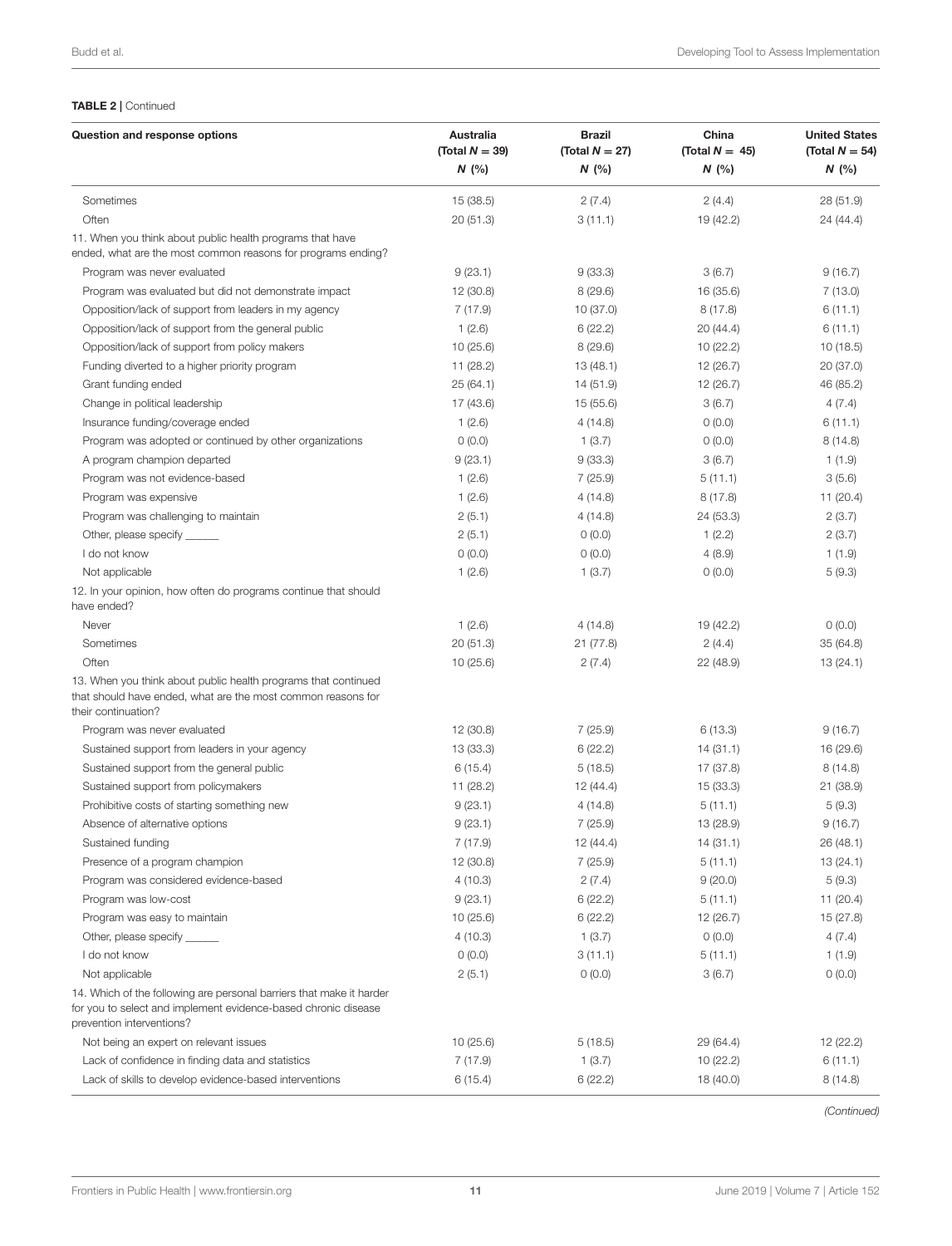| Question and response options                                                                                                                                              | Australia<br>(Total $N = 39$ ) | <b>Brazil</b><br>(Total $N = 27$ ) | China<br>(Total $N = 45$ ) | <b>United States</b><br>(Total $N = 54$ ) |
|----------------------------------------------------------------------------------------------------------------------------------------------------------------------------|--------------------------------|------------------------------------|----------------------------|-------------------------------------------|
|                                                                                                                                                                            | $N$ (%)                        | $N$ (%)                            | $N$ (%)                    | $N$ (%)                                   |
| Lack of confidence in carrying out evidence-based interventions                                                                                                            | 3(7.7)                         | 1(3.7)                             | 7(15.6)                    | 3(5.6)                                    |
| Lack of decision-making authority                                                                                                                                          | 23 (59.0)                      | 8 (29.6)                           | 20(44.4)                   | 15 (27.8)                                 |
| Low value of evidence-based approaches                                                                                                                                     | 5(12.8)                        | 13 (48.1)                          | 0(0.0)                     | 1(1.9)                                    |
| Workload is too heavy/not enough time                                                                                                                                      | 19 (48.7)                      | 5(18.5)                            | 19 (42.2)                  | 33(61.1)                                  |
| Overwhelmed by task                                                                                                                                                        | 5(12.8)                        | 6(22.2)                            | 6(13.3)                    | 11(20.4)                                  |
| Other                                                                                                                                                                      | 8(20.5)                        | 1(3.7)                             | 1(2.2)                     | 12 (22.2)                                 |
| None                                                                                                                                                                       | 2(5.1)                         | 0(0.0)                             | 0(0.0)                     | 5(9.3)                                    |
| 15. Which of the following are agency-level barriers that make it<br>harder for you to select and implement evidence-based chronic<br>disease prevention interventions?    |                                |                                    |                            |                                           |
| Poor understanding of evidence-based approaches                                                                                                                            | 6(15.4)                        | 5(18.5)                            | 4(8.9)                     | 12 (22.2)                                 |
| Culture/climate is not supportive of change/new ideas                                                                                                                      | 14 (35.9)                      | 3(11.1)                            | 1(2.2)                     | 20 (37.0)                                 |
| No existing policies to support evidence-based approaches                                                                                                                  | 5(12.8)                        | 4(14.8)                            | 14(31.1)                   | 9(16.7)                                   |
| Agency does not provide training in evidence-based approaches                                                                                                              | 9(23.1)                        | 10(37.0)                           | 5(11.1)                    | 10(18.5)                                  |
| Staff/leaders lack formal training in evidence-based approaches                                                                                                            | 12 (30.8)                      | 7(25.9)                            | 13 (28.9)                  | 14 (25.9)                                 |
| Lack of access to resources (e.g., computer, Internet)                                                                                                                     | 4(10.3)                        | 3(11.1)                            | 14(31.1)                   | 3(5.6)                                    |
| Not enough funding                                                                                                                                                         | 22 (56.4)                      | 13(48.1)                           | 13 (28.9)                  | 40 (74.1)                                 |
| Low priority placed on chronic disease prevention                                                                                                                          | 5(12.8)                        | 5(18.5)                            | 4(8.9)                     | 12(22.2)                                  |
| No systems to ensure interventions are evidence-based                                                                                                                      | 8(20.5)                        | 16 (59.3)                          | 11(24.4)                   | 15 (27.8)                                 |
| Not enough staff                                                                                                                                                           | 11 (28.2)                      | 4(14.8)                            | 17 (37.8)                  | 30(55.6)                                  |
| Beliefs that evidence-based interventions are too difficult to                                                                                                             | 4(10.3)                        | 2(7.4)                             | 4(8.9)                     | 4(7.4)                                    |
| implement/sustain                                                                                                                                                          |                                |                                    |                            |                                           |
| Other<br>None                                                                                                                                                              | 6(15.4)<br>3(7.7)              | 0(0.0)<br>0(0.0)                   | 0(0.0)<br>3(6.7)           | 2(3.7)<br>3(5.6)                          |
| 16. Which of the following are community-level barriers that make<br>it harder for you to select and implement evidence-based chronic<br>disease prevention interventions? |                                |                                    |                            |                                           |
| Lack of access to repositories/databases of scientific studies                                                                                                             | 7(17.9)                        | 4(14.8)                            | 37 (82.2)                  | 7(13.0)                                   |
| Lack of partnership between agency and community                                                                                                                           | 13 (33.3)                      | 4(14.8)                            | 6(13.3)                    | 13 (24.1)                                 |
| Community members' needs compete with evidence-based<br>recommendations                                                                                                    | 22 (56.4)                      | 8(29.6)                            | 20(44.4)                   | 30(55.6)                                  |
| Catering to preferences of funders <sup>a</sup>                                                                                                                            | 17 (43.6)                      | 3(11.1)                            | $\qquad \qquad -$          | 25(46.3)                                  |
| Low priority placed on chronic disease prevention                                                                                                                          | 11 (28.2)                      | 14 (51.9)                          | 7(15.6)                    | 15 (27.8)                                 |
| Other                                                                                                                                                                      | 4(10.3)                        | 1(3.7)                             | 0(0.0)                     | 6(11.1)                                   |
| None                                                                                                                                                                       | 1(2.6)                         | 7(25.9)                            | 3(6.7)                     | 4(7.4)                                    |
| 17. Which of the following are sociocultural barriers that make it<br>harder for you to select and implement evidence-based chronic<br>disease prevention interventions?   |                                |                                    |                            |                                           |
| Distrust of scientific data in the populations served                                                                                                                      | 2(5.1)                         | 5(18.5)                            | 7(15.6)                    | 13(24.1)                                  |
| Community cultural practices conflict with evidence-based<br>recommendations                                                                                               | 20 (51.3)                      | 9(33.3)                            | 13 (28.9)                  | 19 (35.2)                                 |
| Not enough relevant evidence for populations served                                                                                                                        | 18 (46.2)                      | 5(18.5)                            | 25(55.6)                   | 14 (25.9)                                 |
| Serving a rural setting where data are lacking <sup>a</sup>                                                                                                                | 15 (38.5)                      | 3(11.1)                            | $\overline{\phantom{0}}$   | 34 (63.0)                                 |
| Serving a highly disadvantaged population                                                                                                                                  | 18 (46.2)                      | 7(25.9)                            | 10(22.2)                   | 21 (38.9)                                 |
| Serving a population that speaks a language different from the<br>majority <sup>a</sup>                                                                                    | 7(17.9)                        | 1(3.7)                             | L,                         | 8(14.8)                                   |
| Evidence is presented in a language I do not understand                                                                                                                    | 0(0.0)                         | 1(3.7)                             | 6(13.3)                    | 2(3.7)                                    |
| Other                                                                                                                                                                      | 1(2.6)                         | 8(29.6)                            | 1(2.2)                     | 2(3.7)                                    |
| None                                                                                                                                                                       | 3(7.7)                         | 2(7.4)                             | 4(8.9)                     | 4(7.4)                                    |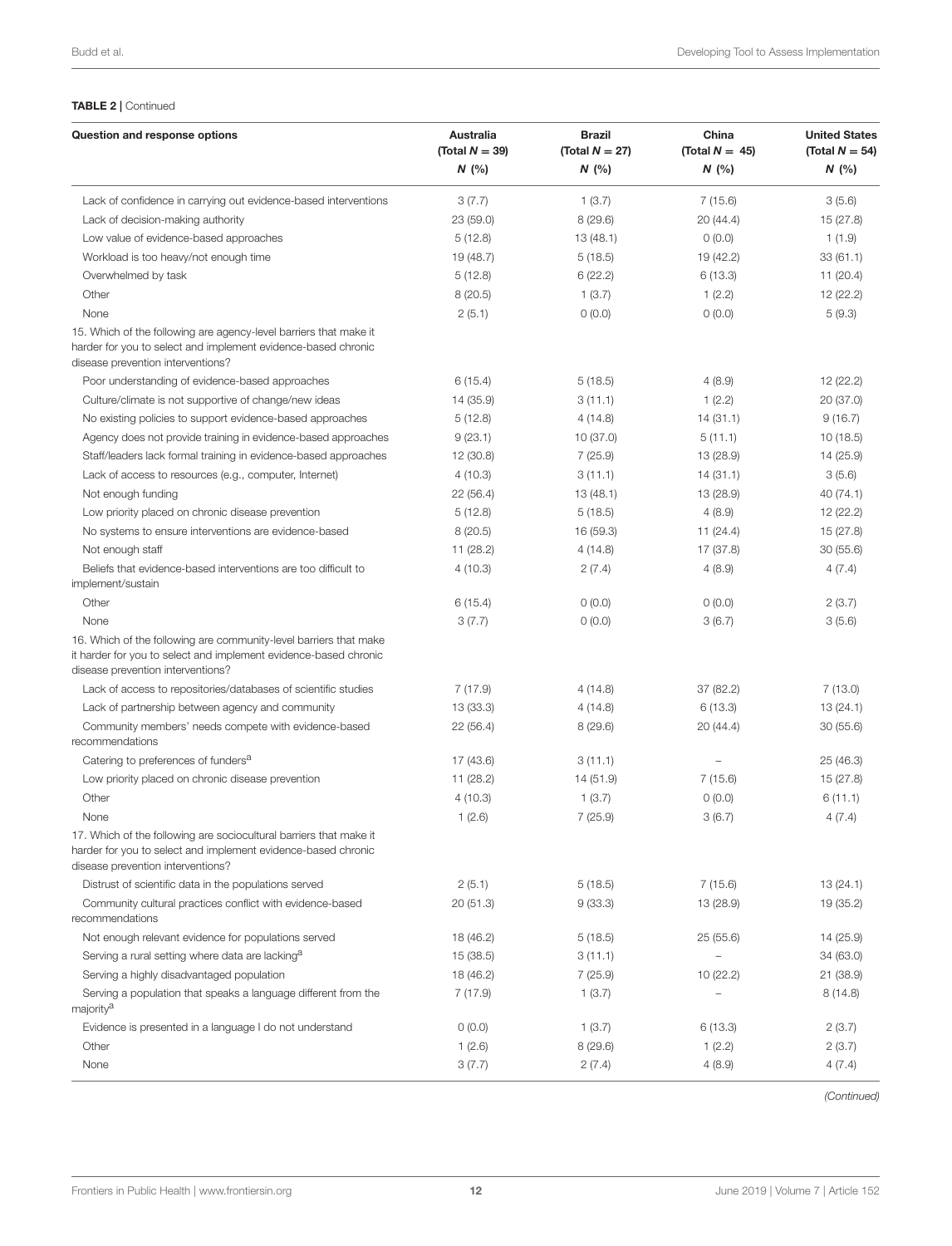#### TABLE 2 | Continued

| Question and response options                                                                                                                                                 | Australia<br>(Total $N = 39$ )<br>$N$ (%) | <b>Brazil</b><br>(Total $N = 27$ )<br>$N$ (%) | China<br>(Total $N = 45$ )<br>$N$ (%) | <b>United States</b><br>(Total $N = 54$ )<br>N(%) |
|-------------------------------------------------------------------------------------------------------------------------------------------------------------------------------|-------------------------------------------|-----------------------------------------------|---------------------------------------|---------------------------------------------------|
| 18. Which of the following are political/economic barriers that<br>make it harder for you to select and implement evidence-based<br>chronic disease prevention interventions? |                                           |                                               |                                       |                                                   |
| Political leaders not providing enough support                                                                                                                                | 24(61.5)                                  | 10(37.0)                                      | 26 (57.8)                             | 21 (38.9)                                         |
| Funding changes that occur with changes in political leadership                                                                                                               | 33 (84.6)                                 | 12(44.4)                                      | 13 (28.9)                             | 31(57.4)                                          |
| Political climate conflicts with evidence-based chronic disease<br>prevention recommendations                                                                                 | 21(53.8)                                  | 2(7.4)                                        | 16 (35.6)                             | 25 (46.3)                                         |
| Health care system does not support evidence-based chronic<br>disease prevention                                                                                              | 15 (38.5)                                 | 5(18.5)                                       | 3(6.7)                                | 15(27.8)                                          |
| Other                                                                                                                                                                         | 5(12.8)                                   | 3(11.1)                                       | 0(0.0)                                | 2(3.7)                                            |
| None                                                                                                                                                                          | 1(2.6)                                    | 0(0.0)                                        | 12(26.7)                              | 5(9.3)                                            |
| 19. For which of the following skills would you like additional<br>technical support or training:<br>Prioritizing program and policy options                                  | 6(15.4)                                   | 17 (63.0)                                     | 20(44.4)                              | 16 (29.6)                                         |
| Quantifying the public health issue using descriptive<br>epidemiology (e.g., concepts of person, place, time)                                                                 | 22 (56.4)                                 | 14 (51.9)                                     | 15 (33.3)                             | 21 (38.9)                                         |
| Using quantitative evaluation approaches (e.g., surveillance or<br>surveys)                                                                                                   | 18 (46.2)                                 | 4(14.8)                                       | 14(31.1)                              | 20 (37.0)                                         |
| Using qualitative evaluation approaches (e.g., focus groups, key<br>informant interviews)                                                                                     | 15 (38.5)                                 | 6(22.2)                                       | 11(24.4)                              | 19 (35.2)                                         |
| Developing an action plan for achieving goals                                                                                                                                 | 13 (33.3)                                 | 13(48.1)                                      | 19 (42.2)                             | 17 (31.5)                                         |
| Defining the health issue according to the community's needs<br>and assets                                                                                                    | 12 (30.8)                                 | 17 (63.0)                                     | 26 (57.8)                             | 27 (50.0)                                         |
| Adapting interventions for different communities and settings                                                                                                                 | 16(41.0)                                  | 16 (59.3)                                     | 12(26.7)                              | 29 (53.7)                                         |
| Using economic data in the decision making process                                                                                                                            | 21 (53.8)                                 | 12(44.4)                                      | 16 (35.6)                             | 22 (40.7)                                         |
| Communicating research to policy makers                                                                                                                                       | 20(51.3)                                  | 8(29.6)                                       | 15 (33.3)                             | 23 (42.6)                                         |
| Other                                                                                                                                                                         | 1(2.6)                                    | 0(0.0)                                        | 1(2.2)                                | 1(1.9)                                            |
| None                                                                                                                                                                          | 1(2.6)                                    | 7(25.9)                                       | 3(6.7)                                | 2(3.7)                                            |

a This item was not applicable and not included in the survey for respondents in China.

among chronic disease prevention practitioners in Australia, Brazil, China, and the United States, ideally in representative samples [\(45\)](#page-15-13).

There was low prevalence  $(N < 5)$  for many response options and the items with low prevalence varied by country. According to Sim and Wright, low prevalence has stifling effects on Cohen's kappa coefficients, but inflating effects on percentage agreement [\(46\)](#page-15-14). Low prevalence likely contributed to the low kappa coefficients and comparatively higher percentage agreement found in this study. A larger sample of practitioners across all four countries with more diversity of experiences may improve the variability of responses and the accuracy of reliability findings. Response items with low prevalence of endorsements may also reflect response items that are less applicable to practitioners' experiences in that particular country. Use of this survey tool in a larger, randomly selected sample of chronic disease practitioners in each country would clarify this conjecture.

### Strengths and Limitations

This study responds well to a U.S. federal report that called for additional research focused on the experiences and perspectives of key stakeholders in evidence-based intervention delivery, in order to better facilitate the sustainability of interventions [\(47\)](#page-15-15). The questions within this survey tool reflect critical contextual factors based on the literature, qualitative interviews of public health practitioners, and expert review [\(2,](#page-14-1) [5,](#page-14-4) [6\)](#page-14-19). This survey tool allows researchers to proceed with research on the D&I of EBCDP interventions on a more global scale than was previously available. To our knowledge, this is the first study of its kind that used common methods across four countries. The research team had particular trouble recruiting retest respondents in Brazil due to significant political unrest that affected public health practitioners at the time of the request [\(39,](#page-15-5) [40\)](#page-15-6). This contributed to the longer duration between test and retest and the smaller sample from Brazil compared with the other three countries. Additionally, his survey tool demonstrated lower reliability of responses among practitioners from Brazil and China compared with those from Australia and the United States. Lastly, a convenience sampling approach was carried out in some of the countries to recruit chronic disease prevention practitioners serving local or regional jurisdictions. Such a sampling method introduces potential selection bias and is unlikely to produce representative samples of all chronic disease prevention practitioners in each country. However, the intention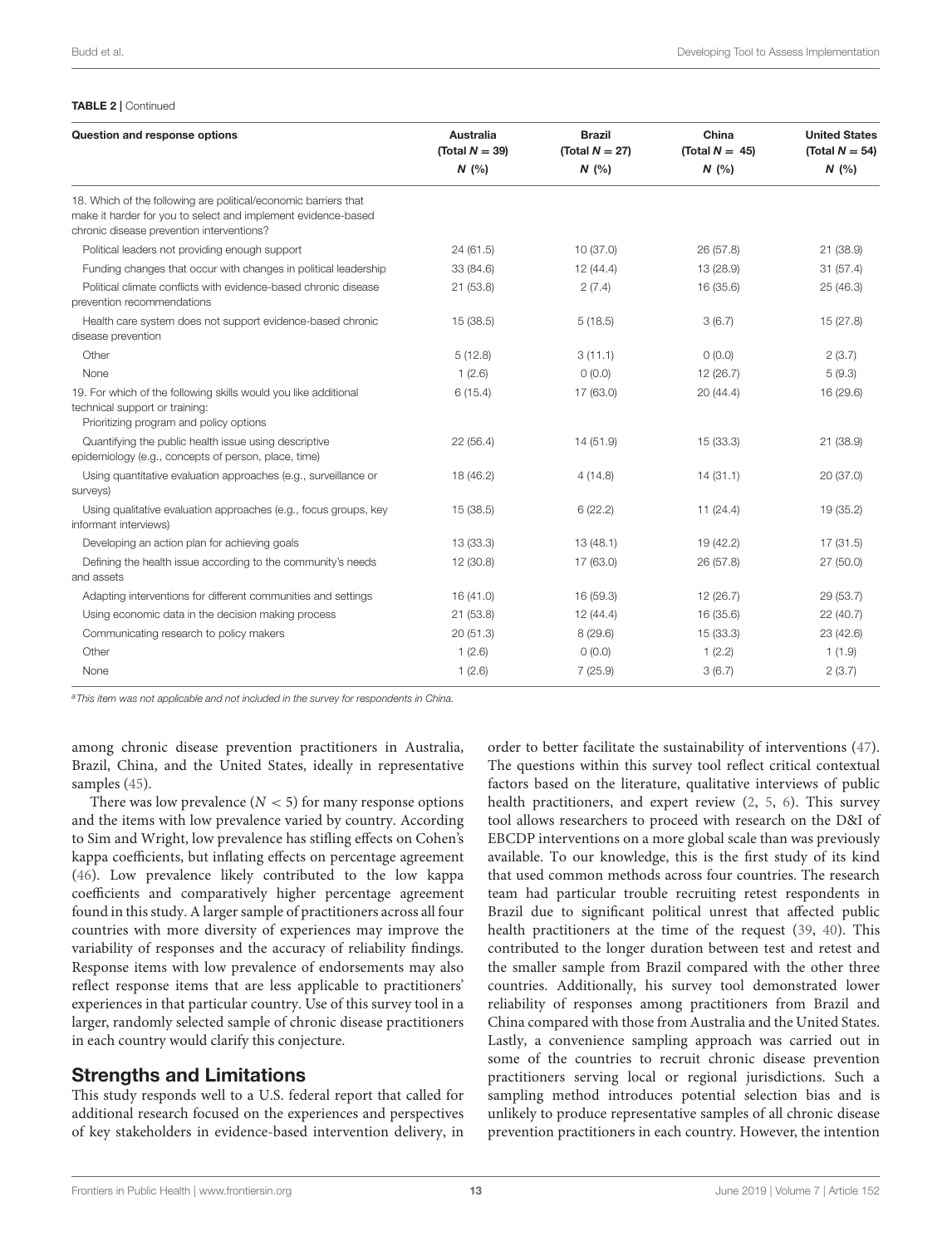<span id="page-13-0"></span>**TABLE 3** | Test-retest percent agreement and reliability coefficients by question and country ( $N = 165$ ).

| Questions                                                                                                                 | <b>Australia</b><br>$(N = 39)$ |                            | <b>Brazil</b><br>$(N = 27)$ |                      | China<br>$(N = 45)$ |               | <b>United States</b><br>$(N = 54)$ |               |
|---------------------------------------------------------------------------------------------------------------------------|--------------------------------|----------------------------|-----------------------------|----------------------|---------------------|---------------|------------------------------------|---------------|
|                                                                                                                           | $\frac{6}{6}a$                 | ICC <sup>b,c</sup>         | $\frac{0}{0}$               | <b>ICC</b>           | $\frac{0}{0}$       | <b>ICC</b>    | $\frac{0}{0}$                      | <b>ICC</b>    |
| Personal knowledge of evidence-based processes                                                                            | 0.564                          | 0.570                      | 0.667                       | 0.003                | 0.467               | 0.511         | 0.660                              | 0.658         |
| Personal use of repositories to find evidence-based<br>interventions                                                      | 0.583                          | 0.544                      | 0.630                       | 0.594                | 0.512               | $-0.007$      | 0.571                              | 0.508         |
| Workplace staff use of repositories to find<br>evidence-based interventions                                               | 0.828                          | 0.762                      | 0.539                       | 0.264                | 0.576               | 0.374         | 0.643                              | 0.515         |
| Percentage workplace programs are evidence-based                                                                          |                                | 0.731                      | $\equiv$                    | 0.566                |                     | 0.797         |                                    | 0.797         |
| Workplace staff use of quality improvement processes                                                                      | 0.581                          | 0.422                      | 0.539                       | 0.423                | 0.600               | 0.601         | 0.600                              | 0.544         |
| Frequency that programs end that should have<br>continued                                                                 | 0.714                          | 0.297                      | 0.444                       | 0.219                | 0.480               | 0.174         | 0.792                              | 0.585         |
| Frequency that programs continue that should have<br>ended                                                                | 0.828                          | 0.569                      | 0.682                       | 0.116                | 0.346               | $-0.094$      | 0.800                              | 0.475         |
|                                                                                                                           | Mean<br>$\frac{0}{0}$          | Mean<br>Kappa <sup>d</sup> | Mean<br>$\frac{0}{0}$       | <b>Mean</b><br>Kappa | Mean<br>$\%$        | Mean<br>Kappa | Mean<br>$\frac{0}{0}$              | Mean<br>Kappa |
| Important factors in decision-making related to program<br>planning and implementation, policy development, or<br>funding | 0.811                          | 0.305                      | 0.768                       | 0.416                | 0.739               | 0.311         | 0.772                              | 0.361         |
| Avenues used to learn about evidence-based chronic<br>disease prevention interventions                                    | 0.774                          | 0.402                      | 0.702                       | 0.297                | 0.804               | 0.225         | 0.786                              | 0.408         |
| Avenues for which additional access is needed                                                                             | 0.810                          | 0.214                      | 0.763                       | 0.154                | 0.800               | 0.252         | 0.778                              | 0.177         |
| Most common reasons for program termination                                                                               | 0.824                          | 0.203                      | 0.693                       | 0.203                | 0.745               | 0.179         | 0.840                              | 0.269         |
| Most common reasons for program continuation                                                                              | 0.758                          | 0.258                      | 0.684                       | 0.219                | 0.733               | 0.133         | 0.754                              | 0.249         |
| Personal barriers to selecting and implementing<br>evidence-based chronic disease prevention interventions                | 0.823                          | 0.379                      | 0.810                       | 0.308                | 0.749               | 0.336         | 0.857                              | 0.376         |
| Organizational barriers to selecting and implementing<br>evidence-based chronic disease prevention interventions          | 0.783                          | 0.279                      | 0.790                       | 0.362                | 0.794               | 0.260         | 0.838                              | 0.462         |
| Community-level barriers to selecting and implementing<br>evidence-based chronic disease prevention interventions         | 0.747                          | 0.235                      | 0.763                       | 0.337                | 0.836               | 0.367         | 0.798                              | 0.387         |
| Sociocultural barriers to selecting and implementing<br>evidence-based chronic disease prevention interventions           | 0.756                          | 0.286                      | 0.806                       | 0.353                | 0.808               | 0.433         | 0.848                              | 0.476         |
| Political/economic barriers to selecting and<br>implementing evidence-based chronic disease<br>prevention interventions:  | 0.763                          | 0.204                      | 0.778                       | 0.391                | 0.747               | 0.267         | 0.782                              | 0.329         |
| Skills for which additional technical support or training is<br>needed                                                    | 0.764                          | 0.466                      | 0.619                       | 0.191                | 0.687               | 0.257         | 0.736                              | 0.273         |

<sup>ay</sup>6, Percent agreement. <sup>b</sup>ICC, Intraclass correlation coefficient. <sup>c</sup>Survey questions with ordinal response options were assessed using ICC. <sup>d</sup>Survey questions with a list of response options had each response option dichotomized into selected or not selected, then assessed using Cohen's kappa, and the mean kappa for each set of response options is reported.

of the present study was not to test hypotheses or provide prevalence estimates, which would have required using methods to address sampling error [\(46\)](#page-15-14). Acknowledging these limitations of the sampling approach, the researcher team ensured that the selected sample included practitioners from various regions of each country, and provided distributions of all survey responses as well as demographic characteristics of the sample.

# **CONCLUSION**

This survey tool allows cross-country data collection that can contribute toward an improved understanding of the contextual factors that public health practitioners in Australia, Brazil, China, and the United States face in their daily chronic disease prevention work. This understanding is necessary for

the creation of multi-level strategies and policies that promote evidence-based decision-making and effective prevention of chronic diseases on a global scale.

# ETHICS STATEMENT

This study was carried out in accordance with the committee responsible for human experimentation (institutional and national) and with the World Medical Association's Declaration of Helsinki with informed consent from all subjects. After reading the electronic informed consent document, subjects indicated their consent by selecting a radial button at the bottom of the informed consent document that read, I consent to participate in this research study. Additional written documentation of consent was waived and the protocol was approved by The University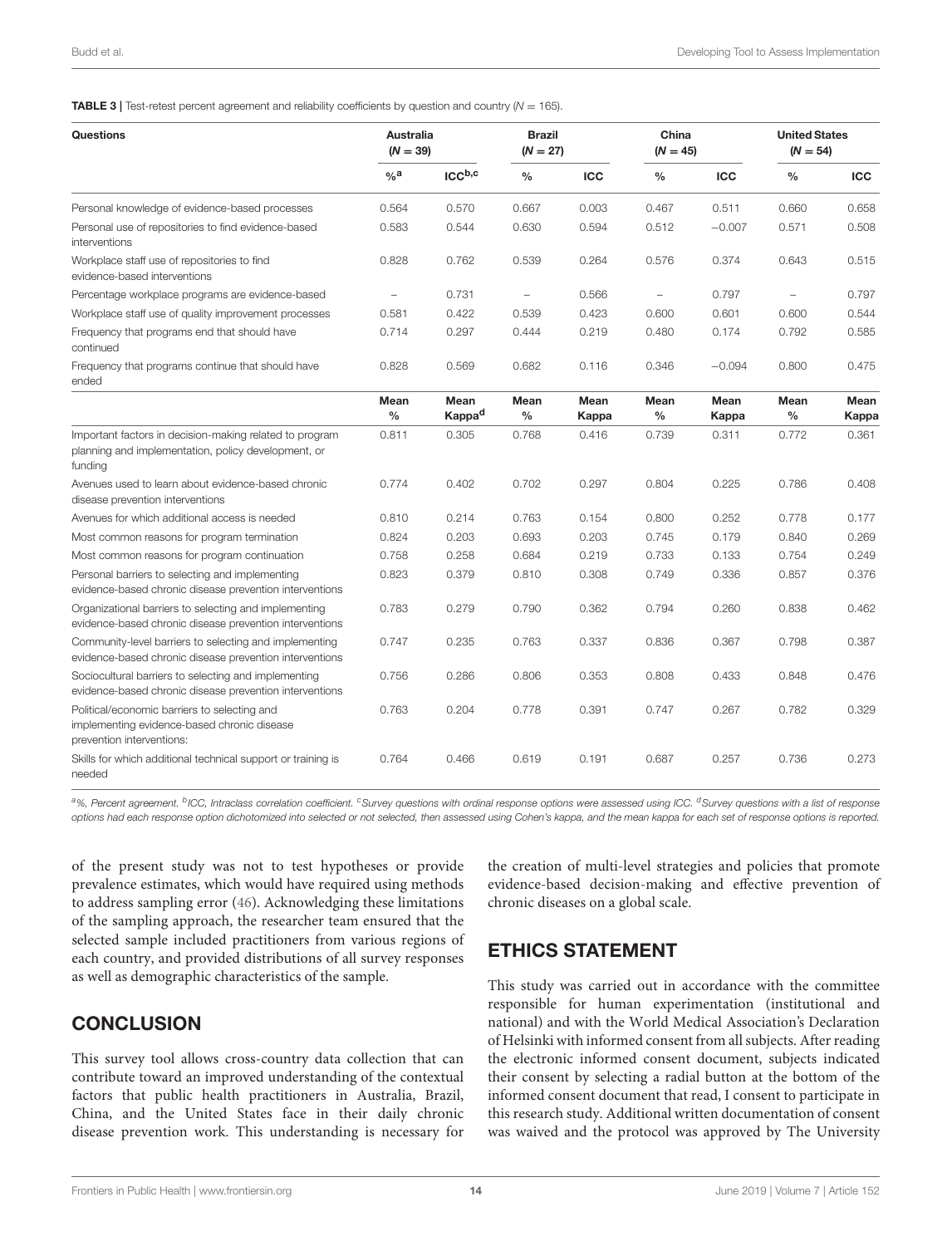of Melbourne Human Ethics Committee, Pontifica Universidade Catolica do Parana Research Ethics Committee, The Hong Kong Polytechnic University Human Ethics Committee of the Faculty of Health and Social Science, and Washington University in St. Louis Institutional Review Board. Reasons for waived written documentation of consent: Electronic documentation of informed consent was deemed sufficient for this study because of the non-sensitive nature of the questions and the participants' locations in four different countries. The following groups agreed on this decision: The University of Melbourne Human Ethics Committee, Pontifica Universidade Catolica do Parana Research Ethics Committee, The Hong Kong Polytechnic University Human Ethics Committee of the Faculty of Health and Social Science, and Washington University in St. Louis Institutional Review Board.

### **REFERENCES**

- <span id="page-14-0"></span>1. Adeyi O, Smith O, Robles S. Public Policy and the Challenge of Chronic Noncommunicable Diseases. Washington, DC. (2007). Available online at: [http://siteresources.worldbank.org/INTPH/Resources/](http://siteresources.worldbank.org/INTPH/Resources/PublicPolicyandNCDsWorldBank2007FullReport.pdf) [PublicPolicyandNCDsWorldBank2007FullReport.pdf](http://siteresources.worldbank.org/INTPH/Resources/PublicPolicyandNCDsWorldBank2007FullReport.pdf)
- <span id="page-14-1"></span>2. Allen P, Sequeira S, Jacob RR, Hino AA, Stamatakis KA, Harris JK, et al. Promoting state health department evidence-based cancer and chronic disease prevention: a multi-phase dissemination study with a cluster randomized trial component. Implement Sci[. \(2013\) 8:141. doi: 10.1186/1748-59](https://doi.org/10.1186/1748-5908-8-141) 08-8-141
- <span id="page-14-2"></span>3. Gibbert WS, Keating SM, Jacobs JA, Dodson E, Baker E, Diem G, et al. Training the workforce in evidence-based public health: an evaluation of impact among US and international practitioners. Prev Chronic Dis. (2013) 10:E148. doi: [10.5888/pcd10.130120](https://doi.org/10.5888/pcd10.130120)
- <span id="page-14-3"></span>4. Dreisinger M, Leet TL, Baker EA, Gillespie KN, Haas B, Brownson RC. Improving the public health workforce: evaluation of a training course to enhance evidence-based decision making. J Public Heal Manag Pr. (2008) 14:138–43. doi: [10.1097/01.PHH.0000311891.73078.50](https://doi.org/10.1097/01.PHH.0000311891.73078.50)
- <span id="page-14-4"></span>5. Armstrong R, Waters E, Dobbins M, Anderson L, Moore L, Petticrew M, et al. Knowledge translation strategies to improve the use of evidence in public health decision making in local government: intervention design and implementation plan. Implement Sci. (2013) 8:1–10. doi: [10.1186/1748-5908-8-121](https://doi.org/10.1186/1748-5908-8-121)
- <span id="page-14-19"></span>6. Jacobs JA, Dodson EA, Baker EA, Deshpande AD, Brownson RC. Barriers to evidence-based decision making in public health: a national survey of chronic disease practitioners. Public Health Rep. (2010) 125:736–42. doi: [10.1177/003335491012500516](https://doi.org/10.1177/003335491012500516)
- <span id="page-14-5"></span>7. Brownson RC, Fielding JE, Green LW. Building capacity for evidence-based public health: reconciling the pulls of practice and the push of research. Annu Rev Public Health. (2018) 39:3.1–3.27. doi: [10.1146/annurev-publhealth](https://doi.org/10.1146/annurev-publhealth)
- <span id="page-14-6"></span>8. Dobbins M, Hanna SE, Ciliska D, Manske S, Cameron R, Mercer SL, et al. A randomized controlled trial evaluating the impact of knowledge translation and exchange strategies. Implement Sci. (2009) 4:1–16. doi: [10.1186/1748-5908-4-61](https://doi.org/10.1186/1748-5908-4-61)
- <span id="page-14-7"></span>9. Yousefi-Nooraie R, Dobbins M, Brouwers M, Wakefield P. Information seeking for making evidence- informed decisions: a social network analysis on the staff of a public health department in Canada. BMC Health Serv Res. (2012) 12:1–16. doi: [10.1186/1472-6963-12-118](https://doi.org/10.1186/1472-6963-12-118)
- <span id="page-14-8"></span>10. McMichael C, Waters E, Volmink J. Evidence-based public health: what does it offer developing countries? J Public Health. (2005) 27:215–21. doi: [10.1093/pubmed/fdi024](https://doi.org/10.1093/pubmed/fdi024)
- 11. Alwan A, Maclean DR, Riley LM, d'Espaignet ET, Mathers CD, Stevens GA, et al. Monitoring and surveillance of chronic non-communicable diseases: progress and capacity in high-burden countries. Lancet. (2010) 376:1861–8. doi: [10.1016/S0140-6736\(10\)61853-3](https://doi.org/10.1016/S0140-6736(10)61853-3)

# AUTHOR CONTRIBUTIONS

EB contributed to the conception and design of the study, interpretation of data, and drafting of the full manuscript. XY and AdR contributed to the analysis and interpretation of data and drafting of the Statistical Analyses. KS and RB contributed to the conception and design of the study, interpretation of data, and drafting of the Discussion. ZW, PS, TP, RA, and RR contributed to the conception and design of the study. All authors contributed to manuscript revision, read and approved the submitted version.

# FUNDING

This work was supported by the National Cancer Institute of the National Institutes of Health (1R21CA179932-01A1).

- <span id="page-14-9"></span>12. Beaglehole R, Bonita R, Horton R, Adams C, Alleyne G, Asaria P, et al. Priority actions for the non-communicable disease crisis. Lancet. (2011) 377:1438–47. doi: [10.1016/S0140-6736\(11\)60393-0](https://doi.org/10.1016/S0140-6736(11)60393-0)
- <span id="page-14-10"></span>13. Chor KH, Wisdom JP, Olin SC, Hoagwood KE, Horwitz SM. Measures for predictors of innovation adoption. Adm Policy Ment Heal. (2015) 42:545–73. doi: [10.1007/s10488-014-0551-7](https://doi.org/10.1007/s10488-014-0551-7)
- 14. Ibrahim S, Sidani S. Fidelity of intervention implementation: a review of instruments. Health. (2015) 7:1687–95. doi: [10.4236/health.2015.712183](https://doi.org/10.4236/health.2015.712183)
- <span id="page-14-11"></span>15. Weiner BJ, Amick H, Lee SY. Conceptualization and measurement of organizational readiness for change: a review of the literature in health services research and other fields. Med Care Res Rev. (2008) 65:379–436. doi: [10.1177/1077558708317802](https://doi.org/10.1177/1077558708317802)
- <span id="page-14-12"></span>16. Arnson C, Sotero P. Brazil as a Regional Power: Views from the Hemisphere. Washington, DC. (2010). Available online at: [https://www.wilsoncenter.org/](https://www.wilsoncenter.org/publication/brazil-regional-power-views-the-hemisphere) [publication/brazil-regional-power-views-the-hemisphere](https://www.wilsoncenter.org/publication/brazil-regional-power-views-the-hemisphere)
- 17. Taylor R. Australia as an Asia-Pacific Regional Power. London: Routledge (2007).
- 18. Limb M. Living with the giants. Time. 2005. Available online at: [http://content.](http://content.time.com/time/magazine/article/0,9171,1051243,00.html) [time.com/time/magazine/article/0,9171,1051243,00.html](http://content.time.com/time/magazine/article/0,9171,1051243,00.html)
- 19. Louden R. Great+power. The World We Want. United States of America. New York, NY: Oxford University Press (2007).
- <span id="page-14-13"></span>20. Rogers E. Diffusion of Innovations. 5th ed. New York, NY: Free Press (2003).
- <span id="page-14-14"></span>21. Cuijpers P, de Graaf I, Bohlmeijer E. Adapting and disseminating effective public health interventions in another country: towards a systematic approach. Eur J Public Heal. (2005) 15:166–9. doi: [10.1093/eurpub/cki124](https://doi.org/10.1093/eurpub/cki124)
- <span id="page-14-15"></span>22. World Health Organization. Noncommunicable Diseases Country Profiles. (2014). Available online at:<http://www.who.int/nmh/countries/en/#U> (accessed August 8, 2017).
- <span id="page-14-16"></span>23. Lacerda RA, Egry EY, da Fonseca RM, Lopes NA, Nunes BK, Batista Ade O, et al. [Evidence-based practices published in Brazil: identification and analysis studies about human health prevention]. Rev Esc Enferm USP. (2012) 46:1237–47. doi: [10.1590/S0080-62342012000500028](https://doi.org/10.1590/S0080-62342012000500028)
- <span id="page-14-17"></span>24. Carneiro M, Silva-Rosa T. The use of scientific knowledge in the decision making process of environmental public policies in Brazil. J Sci Commun. (2011) 10:A03. doi: [10.22323/2.10010203](https://doi.org/10.22323/2.10010203)
- <span id="page-14-18"></span>25. Glasgow RE, Marcus AC, Bull SS, Wilson KM. Disseminating effective cancer screening interventions. Cancer. (2004) 101 (Suppl. 5):1230–50. doi: [10.1002/cncr.20509](https://doi.org/10.1002/cncr.20509)
- 26. Mangham L, Hanson K. Scaling up in international health: what are the key issues? Heal Policy Plan. (2010) 25:85–96. doi: [10.1093/heapol/czp066](https://doi.org/10.1093/heapol/czp066)
- 27. Brownson RC, Colditz G, Proctor E. Dissemination and Implementation Research in Health: Translating Science to Practice. New York, NY: Oxford University Press (2012).
- 28. Kerner J. Integrating science with service in cancer control: closing the gap between discovery and delivery. In: Elwood M, Sutcliffe S, editors. Cancer Control. New York, NY: Oxford University Press (2010). p. 81–100.